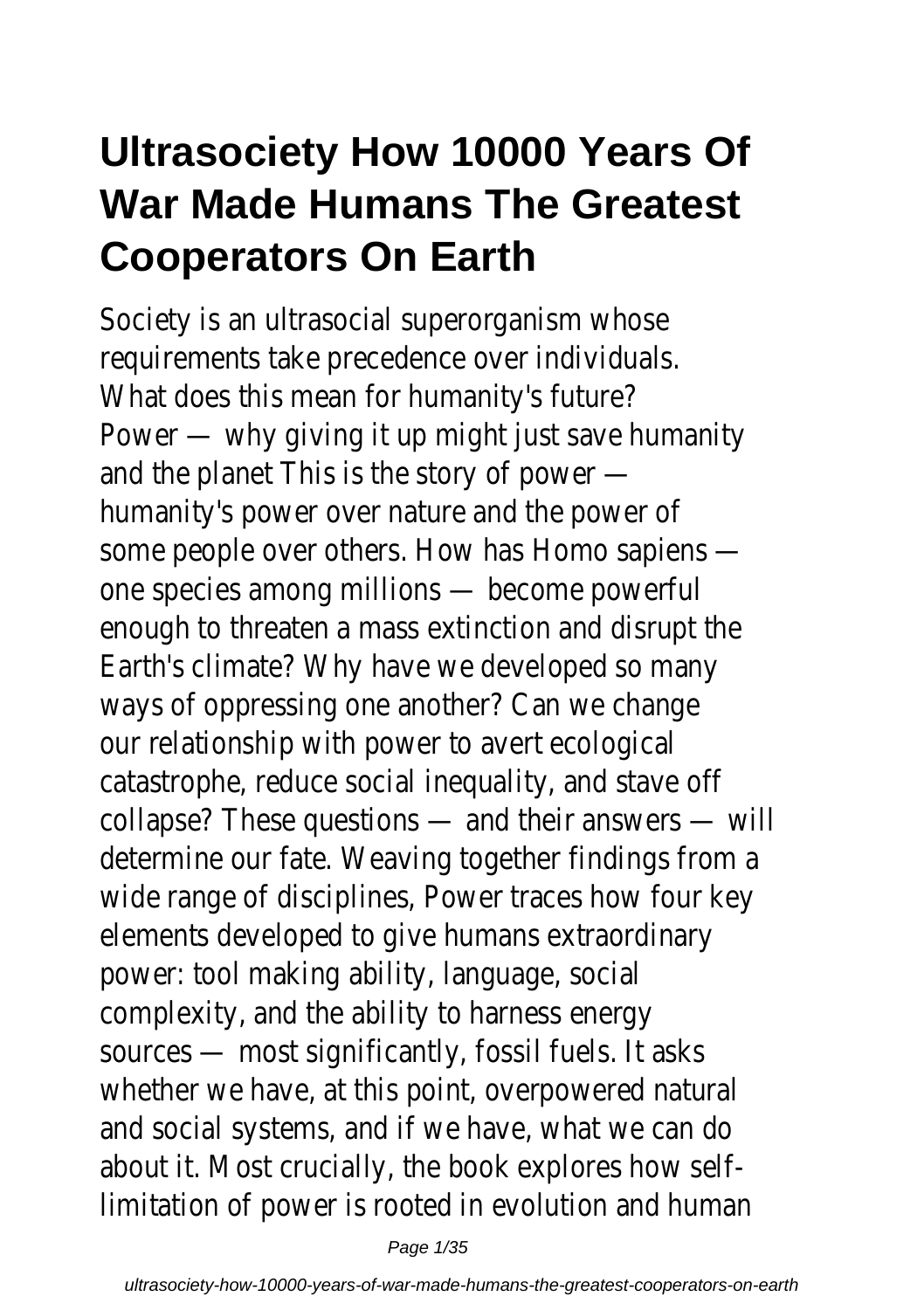history, though our memory of it has been buried under a century of fossil-fuel driven economic growth. Now, at this vital moment, we must rapidly relearn the lessons of power if humanity is to have a thriving future. Essential reading for everyone who calls planet Earth home.

A powerful new theory of human nature suggests that our secret to success as a species is our unique friendliness "Brilliant, eye-opening, and absolutely inspiring—and a riveting read. Hare and Woods have written the perfect book for our time."—Cass R. Sunstein, author of How Change Happens and coauthor of Nudge For most of the approximately 300,000 years that Homo sapiens have existed, we have shared the planet with at least four other types of humans. All of these were smart, strong, and inventive. But around 50,000 years ago, Homo sapiens made a cognitive leap that gave us an edge over other species. What happened? Since Charles Darwin wrote about "evolutionary fitness," the idea of fitness has been confused with physical strength, tactical brilliance, and aggression. In fact, what made us evolutionarily fit was a remarkable kind of friendliness, a virtuosic ability to coordinate and communicate with others that allowed us to achieve all the cultural and technical marvels in human history. Advancing what they call the "selfdomestication theory," Brian Hare, professor in the department of evolutionary anthropology and the Page 2/35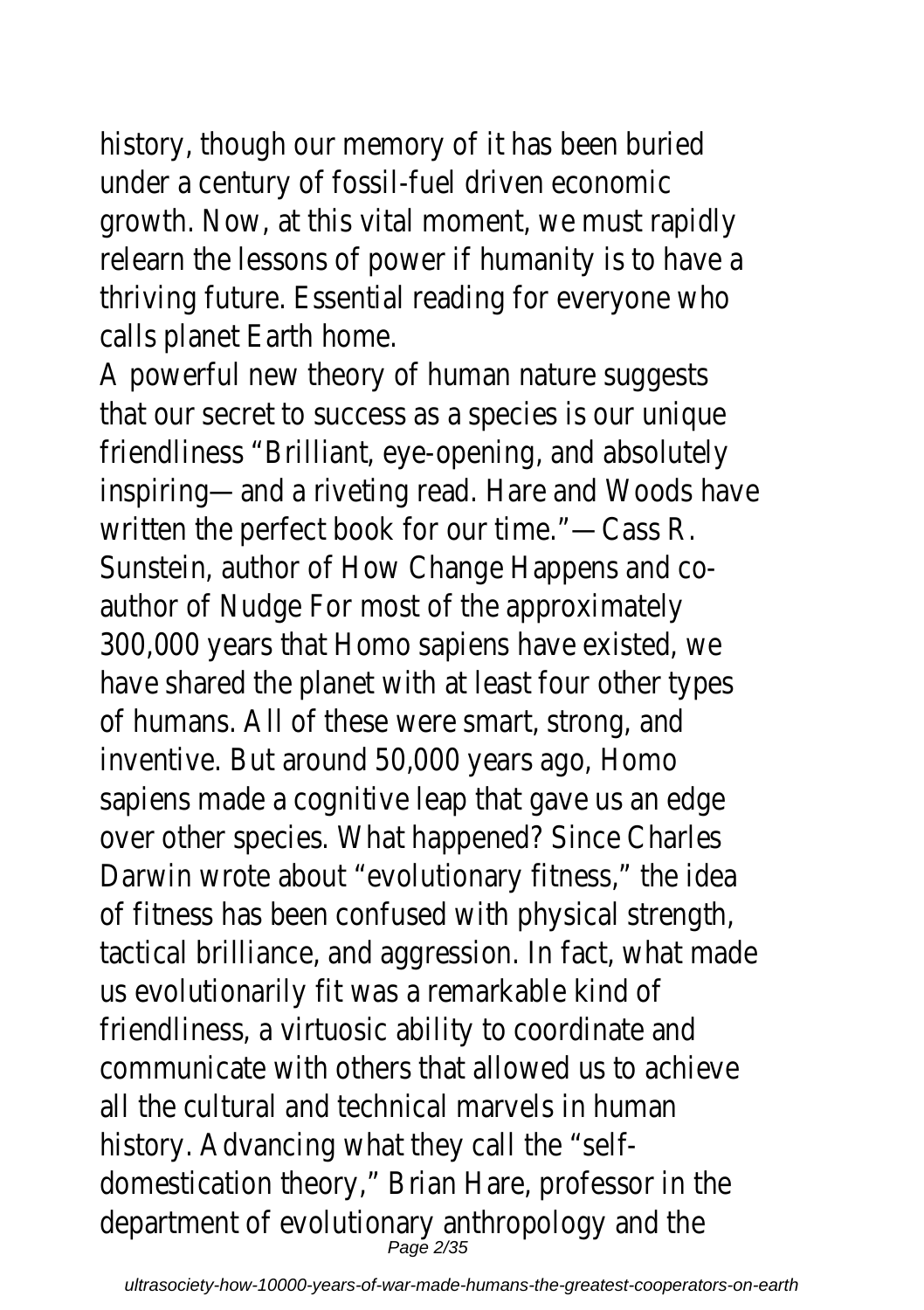Center for Cognitive Neuroscience at Duke University and his wife, Vanessa Woods, a research scientist and award-winning journalist, shed light on the mysterious leap in human cognition that allowed Homo sapiens to thrive. But this gift for friendliness came at a cost. Just as a mother bear is most dangerous around her cubs, we are at our most dangerous when someone we love is threatened by an "outsider." The threatening outsider is demoted to sub-human, fair game for our worst instincts. Hare's groundbreaking research, developed in close coordination with Richard Wrangham and Michael Tomasello, giants in the field of cognitive evolution, reveals that the same traits that make us the most tolerant species on the planet also make us the cruelest. Survival of the Friendliest offers us a new way to look at our cultural as well as cognitive evolution and sends a clear message: In order to survive and even to flourish, we need to expand our definition of who belongs.

We are all leaders or followers - or both. We can recognise leadership in almost every area of life: in the workplace, among friends, within families, in politics and religion. But what makes a good or bad leader, why are some people followers, and what are the benefits of each? Fusing psychology, business, history and current affairs, Selected examines how and why leadership has evolved over tens of thousands of years, and presents a bold and Page 3/35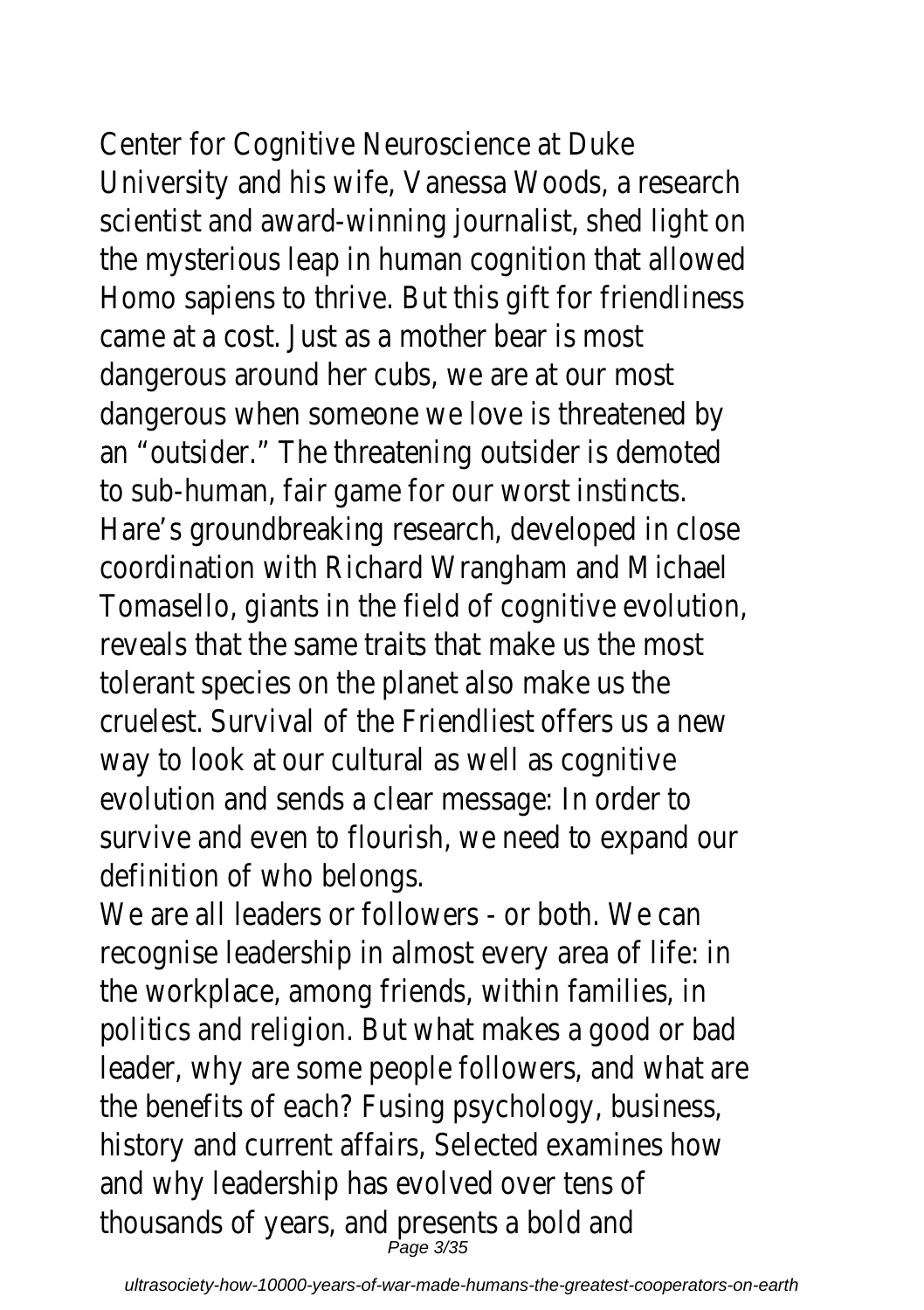# compelling new 'mismatch hypothesis': that the

slowness of evolution means that there is a mismatch between modern ideas of leadership and the kind of leadership that our Stone Age brains are still wired for. This makes for all sorts of tendencies, problems and solutions that no author has yet discussed but that affect all aspects of our lives - it's why, for example, we prefer working in small companies. Full of fascinating examples drawn from a diverse range of spheres, from politics and commerce to sport and culture, Van Vugt and Ahuja show our evolutionary history explains why taller political candidates usually win, why women chief executives attract such hostility and why we like it when the boss asks after our children. This is the first book of its kind to explore how the evolution of leadership affects us all - and, by doing so, to provide deep, practical insight for all of us into our personal and professional lives. Violence and the History of Inequality from the Stone Age to the Twenty-First Century

Minds Make Societies

Ages of Discord

Completing the Darwinian Revolution

Ultra Society

Using Evolutionary Science to Build Productive,

Equitable, and Collaborative Groups

The Web of Meaning

WE ARE ON THE WRONG TRACK Seventy percent Page 4/35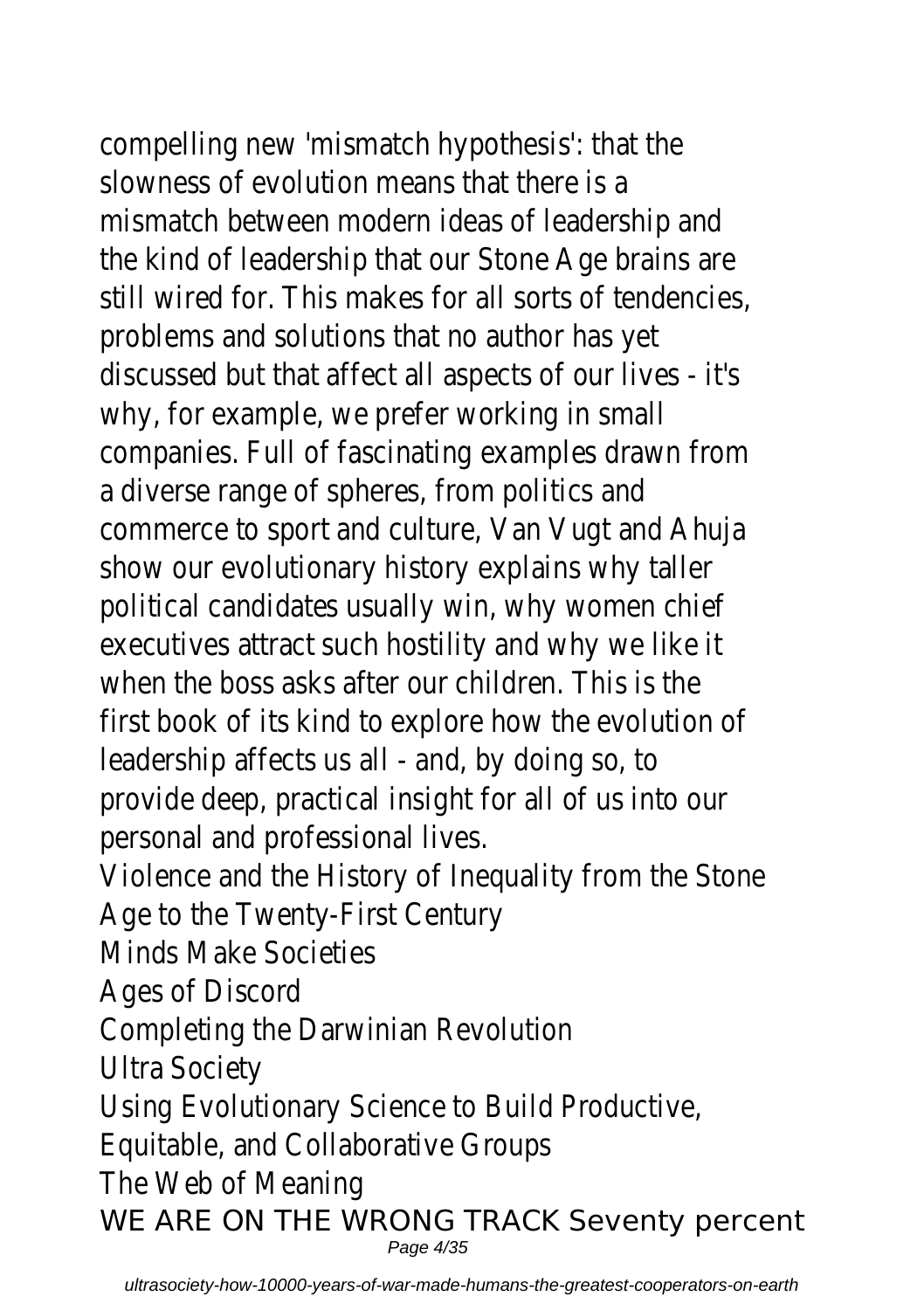of Americans (and counting) think so. The real wage of a US worker today is less than it was 40 years ago-but there are four times as many multimillionaires. As inequality grows, the politics become more poisonous. Every year, more and more Americans go on shooting sprees, killing strangers and passers-by-and now, increasingly, representatives of the state. Troubling trends of this kind are endlessly discussed by public intellectuals and social scientists. But mostly, they talk about only a small slice of the overall problem. After all, how on earth can yet another murderous rampage have anything to do with polarization in Congress? And is there really a connection between too many multimillionaires and government gridlock? Historical analysis shows that long spells of equitable prosperity and internal peace are succeeded by protracted periods of inequity, increasing misery, and political instability. These crisis periods-"Ages of Discord"-have recurred in societies throughout history. Modern Americans may be disconcerted to learn that the US right now has much in common with the Antebellum 1850s and, more surprisingly, with ancien regime France on the eve of the French Revolution. Can it really be true that there is nothing new about our troubled time, and that similar ages arise periodically for similar underlying reasons? Ages of Discord marshals Structural-Demograpic Theory and detailed historical data to show that this is, indeed, the Page 5/35

ultrasociety-how-10000-years-of-war-made-humans-the-greatest-cooperators-on-earth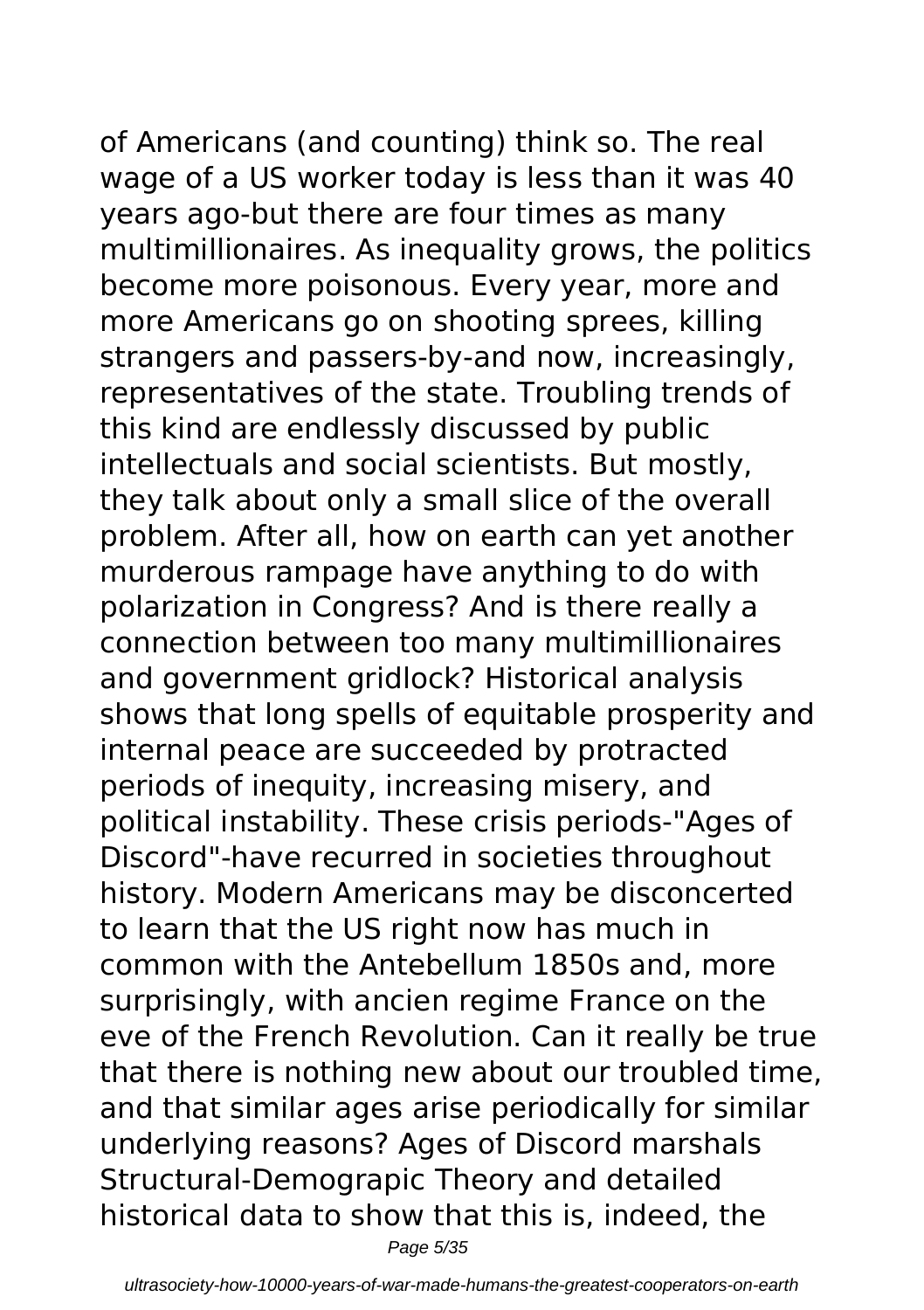case. The book takes the reader on a rollercoaster ride through American history, from the Era of Good Feelings of the 1820s to our first Age of Discord, which culminated in the American Civil War, to post-WW2 prosperity and, finally, to our present, second Age of Discord." David Sloan Wilson, one of the world's leading evolutionists, addresses a question that has puzzled philosophers, psychologists, and evolutionary biologists for centuries: Does altruism exist naturally among the Earth's creatures? The key to understanding the existence of altruism, Wilson argues, is by understanding the role it plays in the social organization of groups. Groups that function like organisms indubitably exist, and organisms evolved from groups. Evolutionists largely agree on how functionally organized groups evolve, ending decades of controversy, but the resolution casts altruism in a new light: altruism exists but shouldn't necessarily occupy center stage in our understanding of social behavior. After laying a general theoretical foundation, Wilson surveys altruism and group-level functional organization in our own species—in religion, in economics, and in the rest of everyday life. He shows that altruism is not categorically good and can have pathological consequences. Finally, he shows how a social theory that goes beyond altruism by focusing on group function can help to improve the human condition in a practical sense. Does

Page 6/35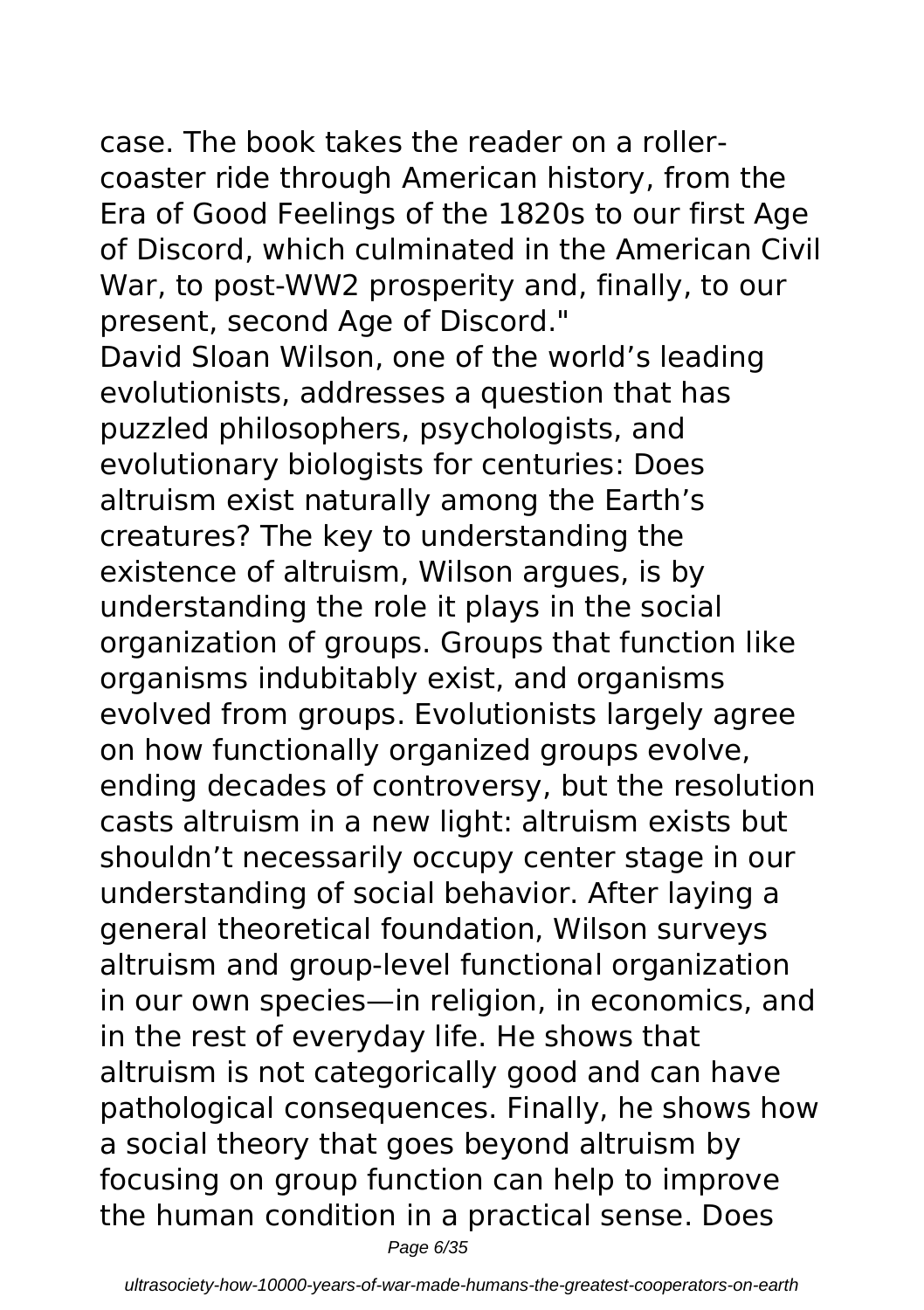Altruism Exist? puts old controversies to rest and will become the center of debate for decades to come.

A compelling foundation for a new story of interconnectedness, showing how, as our civilization unravels, another world is possible. Award-winning author, Jeremy Lent, investigates humanity's age-old questions—Who am I? Why am I? How should I live?—from a fresh perspective, weaving together findings from modern systems thinking, evolutionary biology, and cognitive neuroscience with insights from Buddhism, Taoism, and Indigenous wisdom. The result is a breathtaking accomplishment: a rich, coherent worldview based on a deep recognition of connectedness within ourselves, between each other, and with the entire natural world. As our civilization careens toward a precipice of climate breakdown, ecological destruction, and gaping inequality, people are losing their existential moorings. Our dominant worldview of disconnection—which tells us we are split between mind and body, separate from each other, and at odds with the natural world—has passed its expiration date. Yet another world is possible. The Web of Meaning offers a compelling foundation for the new story that could enable humanity to thrive sustainably on a flourishing Earth. It's a book for everyone looking for deep and coherent answers to the crisis of civilization. Are mass violence and catastrophes the only

Page 7/35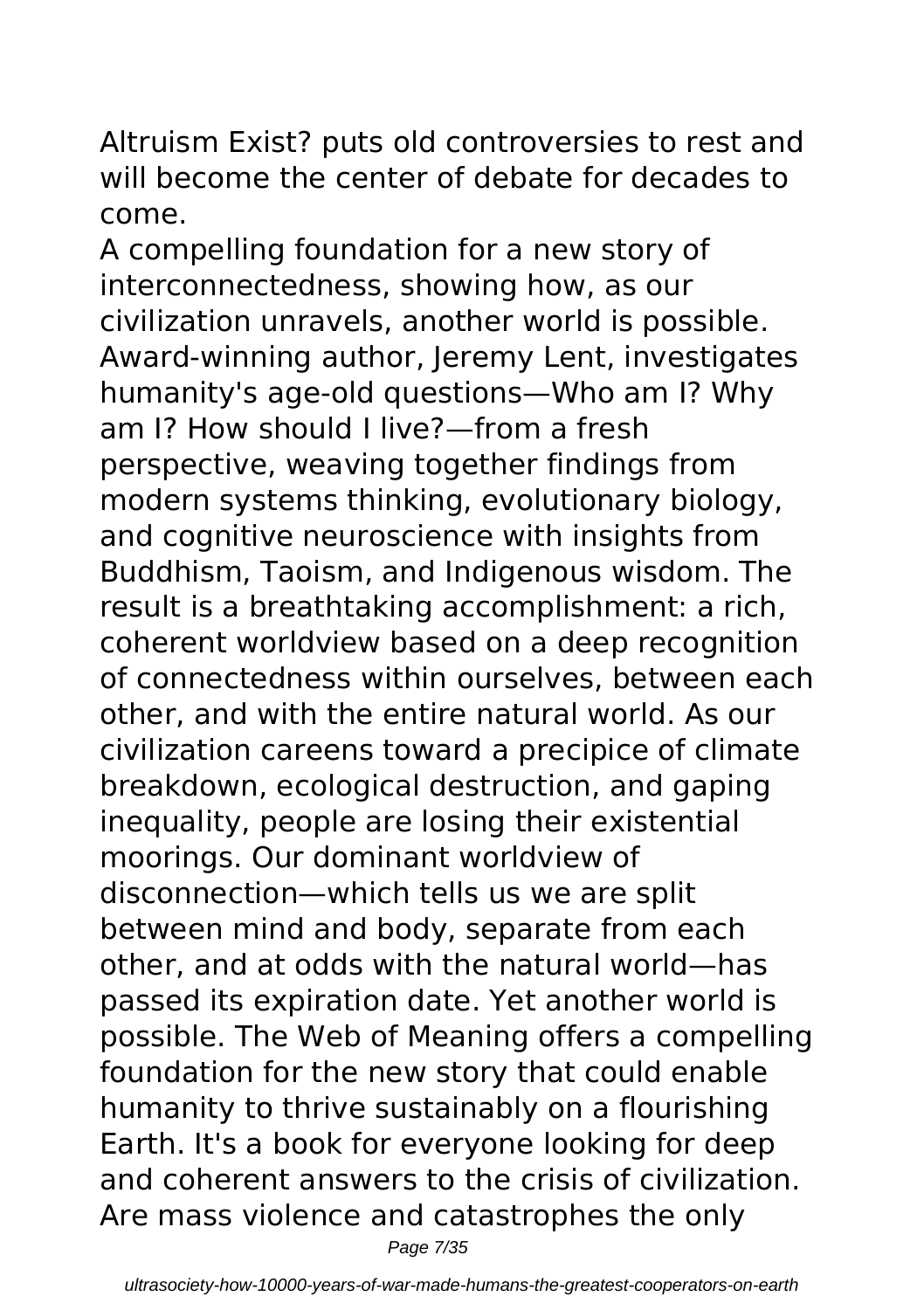forces that can seriously decrease economic inequality? To judge by thousands of years of history, the answer is yes. Tracing the global history of inequality from the Stone Age to today, Walter Scheidel shows that it never dies peacefully. The Great Leveler is the first book to chart the crucial role of violent shocks in reducing inequality over the full sweep of human history around the world. The "Four Horsemen" of leveling—mass-mobilization warfare, transformative revolutions, state collapse, and catastrophic plagues—have repeatedly destroyed the fortunes of the rich. Today, the violence that reduced inequality in the past seems to have diminished, and that is a good thing. But it casts serious doubt on the prospects for a more equal future. An essential contribution to the debate about inequality, The Great Leveler provides important new insights about why inequality is so persistent—and why it is unlikely to decline anytime soon.

Tight and Loose Cultures and the Secret Signals That Direct Our Lives

The Creation of Inequality

Form and Content

Early Riders

Why States Rise and Fall

Near Eastern Civilization in Pre-Classical Times Infantry Battle in Classical Greece

In this wide-ranging and often controversial book, Robert Drews examines the question of the origins of man's relations with the

Page 8/35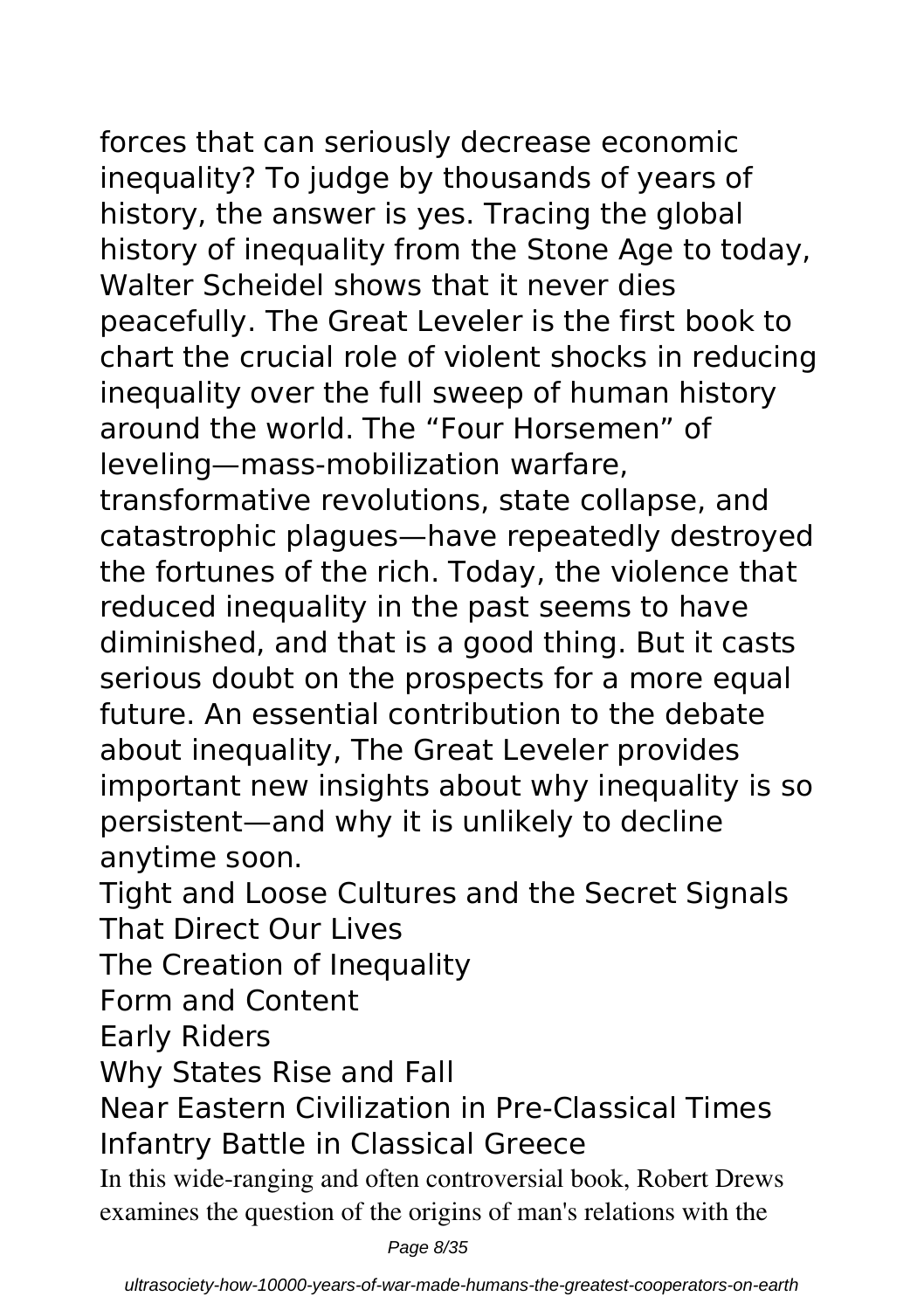horse. He questions the belief that on the Eurasian steppes men were riding in battle as early as 4000 BC, and suggests that it was not until around 900 BC that men anywhere - whether in the Near East and the Aegean or on the steppes of Asia - were proficient enough to handle a bow, sword or spear while on horseback. After establishing when, where, and most importantly why good riding began, Drews goes on to show how riding raiders terrorized the civilized world in the seventh century BC, and how central cavalry was to the success of the Median and Persian empires. Drawing on archaeological, iconographic and textual evidence, this is the first book devoted to the question of when horseback riders became important in combat. Comprehensively illustrated, this book will be essential reading for anyone interested in the origins of civilization in Eurasia, and the development of man's military relationship with the horse.

The Greeks of the classical age invented not only the central idea of Western politics--that the power of state should be guided by a majority of its citizens--but also the central act of Western warfare, the decisive infantry battle. Instead of ambush, skirmish, maneuver, or combat between individual heroes, the Greeks of the fifth century b.c. devised a ferocious, brief, and destructive head-on clash between armed men of all ages. In this bold, original study, Victor Davis Hanson shows how this brutal enterprise was dedicated to the same outcome as consensual government--an unequivocal, instant resolution to dispute. The Western Way of War draws from an extraordinary range of sources--Greek poetry, drama, and vase painting, as well as historical records--to describe what actually took place on the battlefield. It is the first study to explore the actual mechanics of classical Greek battle from the vantage point of the infantryman--the brutal spear-thrusting, the difficulty of fighting in heavy bronze armor which made it hard to see, hear and move, and the fear. Hanson also discusses the physical condition and age of the men, weaponry, wounds, and morale. This compelling account of what happened on the killing fields of the ancient Greeks ultimately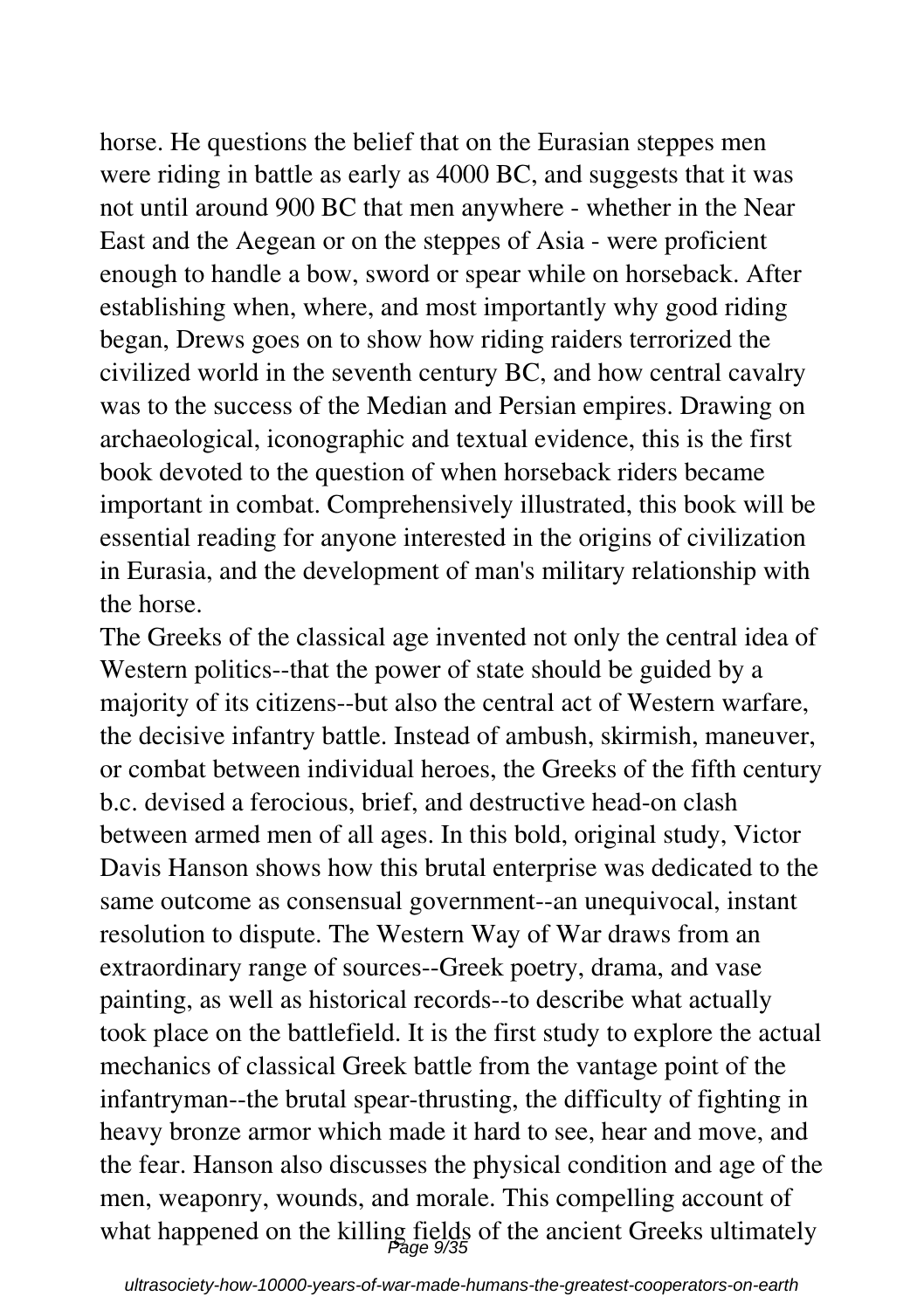shows that their style of armament and battle was contrived to minimize time and life lost by making the battle experience as decisive and appalling as possible. Linking this new style of fighting to the rise of constitutional government, Hanson raises new issues and questions old assumptions about the history of war. Published originally in 1990 to critical acclaim, Robert Wade's Governing the Market quickly established itself as a standard in contemporary political economy. In it, Wade challenged claims both of those who saw the East Asian story as a vindication of free market principles and of those who attributed the success of Taiwan and other countries to government intervention. Instead, Wade turned attention to the way allocation decisions were divided between markets and public administration and the synergy between them. Now, in a new introduction to this paperback edition, Wade reviews the debate about industrial policy in East and Southeast Asia and chronicles the changing fortunes of these economies over the 1990s. He extends the original argument to explain the boom of the first half of the decade and the crash of the second, stressing the links between corporations, banks, governments, international capital markets, and the International Monetary Fund. From this, Wade goes on to outline a new agenda for national and international development policy.

Fascinating study examines Sumerians, Babylonians, Egyptians, Hittites, Canaanites, Israelites, Persians, others. "...a valuable introduction, perhaps the best available in English." — American Historical Review. 32 halftones. 5 figures. 1 map.

Prosocial

Culture, Genes, and the Welfare of Others

The Rise and Fall of Empires

Towards A Westphalia for the Middle East

Why a Balance Between Cooperation & Competition Is Vital to Humanity

What Makes Your Brain Happy and Why You Should Do the **Opposite** Page 10/35

ultrasociety-how-10000-years-of-war-made-humans-the-greatest-cooperators-on-earth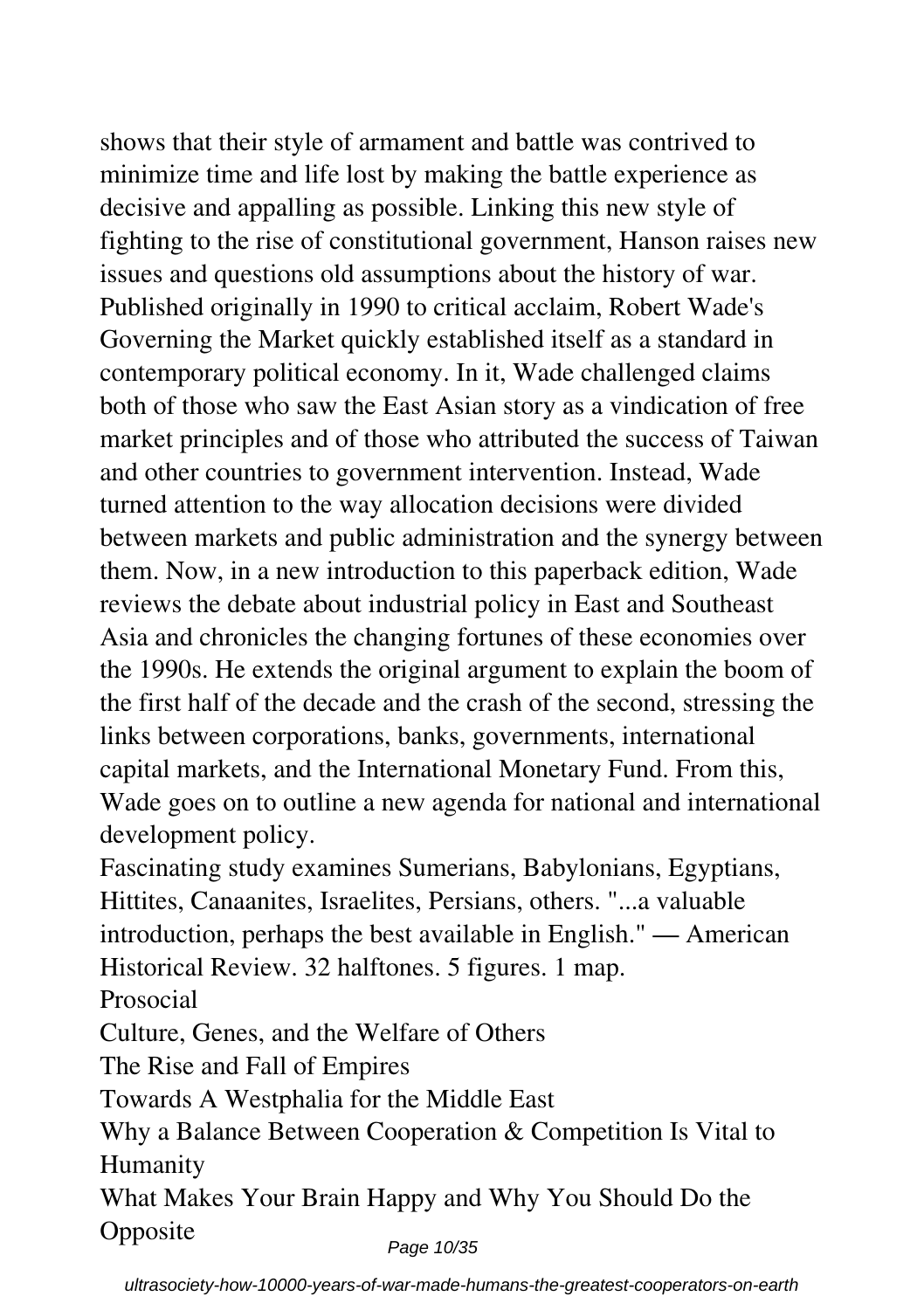#### Governing the Market

It was the original forever war, which went on interminably, fuelled by religious fanaticism, personal ambition, fear of hegemony, and communal suspicion. It dragged in all the neighbouring powers. It was punctuated by repeated failed ceasefires. It inflicted suffering beyond belief and generated waves of refugees. No, this is not Syria today, but the Thirty Years' War (1618-48), which turned Germany and much of central Europe into a disaster zone. The Thirty Years' War is often cited as a parallel in discussions of the Middle East. The Peace of Westphalia, which ended the conflict in 1648, has featured strongly in such discussions, usually with the observation that recent events in some parts of the region have seen the collapse of ideas of state sovereignty--ideas that supposedly originated with the 1648 settlement. Axworthy, Milton and Simms argue that the Westphalian treaties, far from enshrining state sovereignty, in fact reconfigured and strengthened a structure for legal resolution of Page 11/35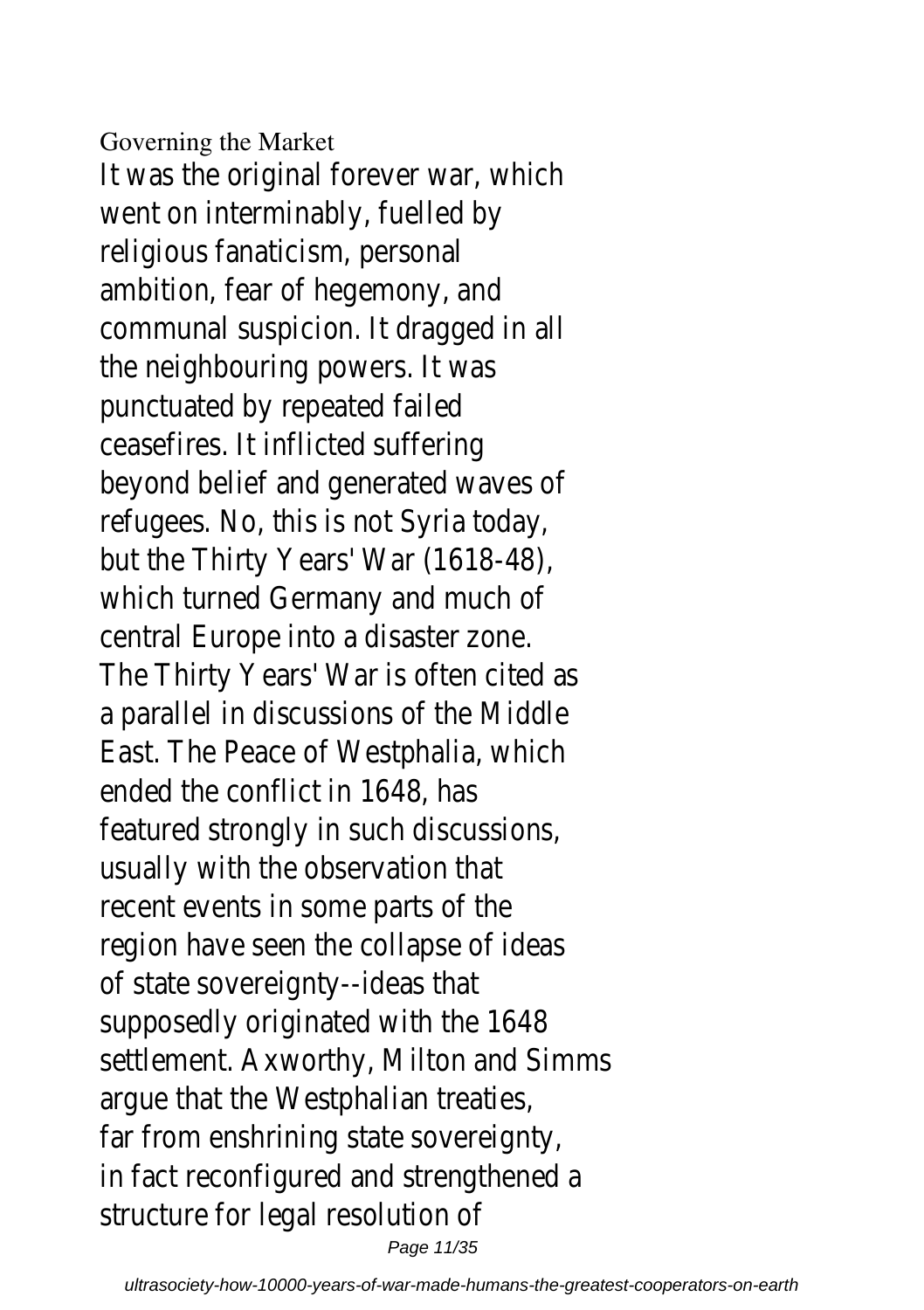disputes, and provided for intervention

by outside guarantor powers to uphold the peace settlement. This book argues that the history of Westphalia may hold the key to resolving the new long wars in the Middle East today. Why do people go to war? Is it rooted in human nature or is it a late cultural invention? And what of war today - is it a declining phenomenon or simply changing its shape? In this truly global study of war and civilization, Azar Gat sets out to find definitive answers to these questions in an attempt to unravel the 'riddle of war' throughout human history, from the early hunter-gatherers right through to the unconventional terrorism of the twenty-first century. Written with remarkable verve and clarity and wholly free from jargon, it will be of interest to anyone who has ever pondered the puzzle of war. Law is a specific form of social regulation distinct from religion, ethics, and even politics, and endowed with a strong and autonomous rationality. Its invention, a crucial aspect of Western history, took place Page 12/35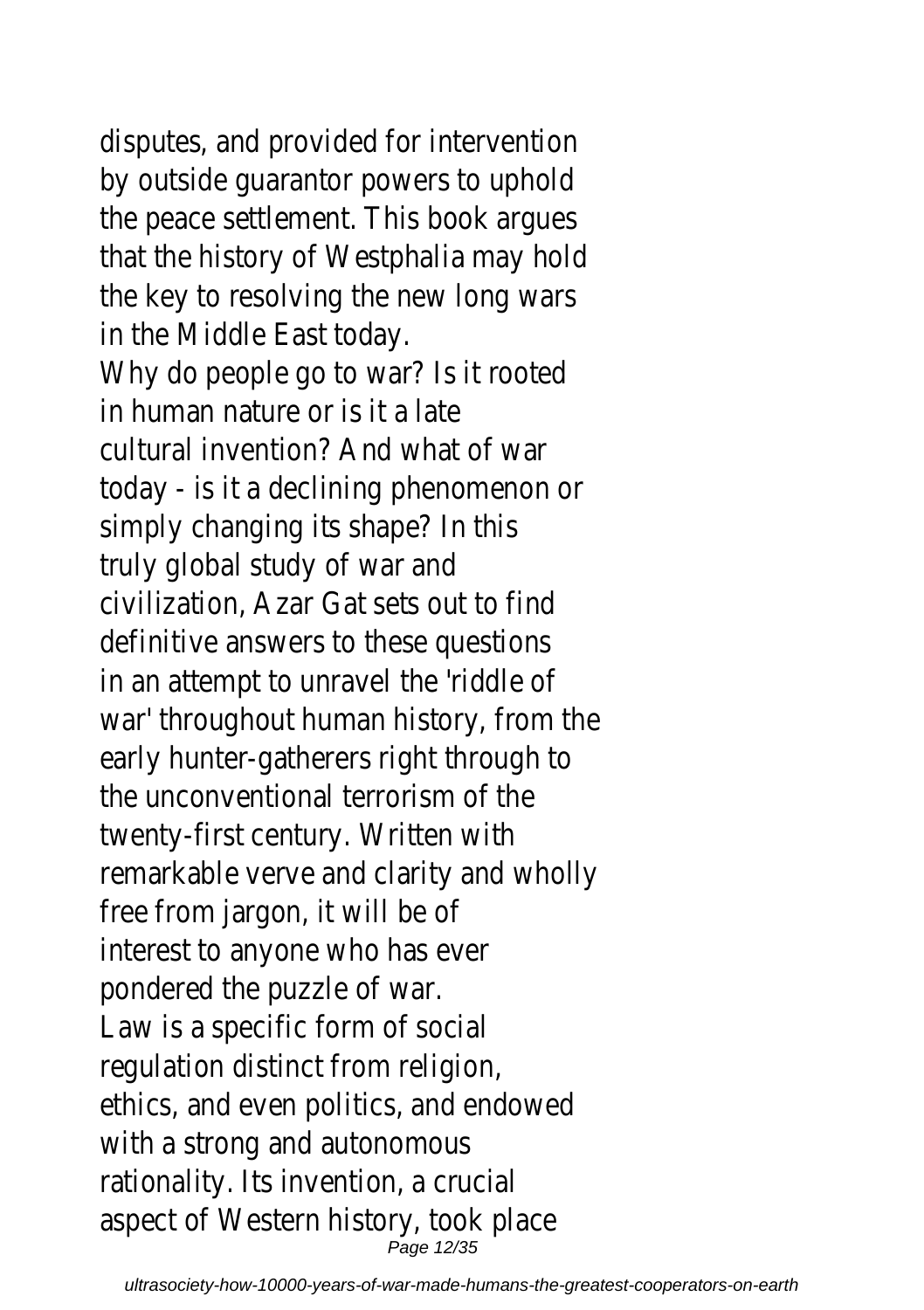in ancient Rome. Aldo Schiavone, a world-renowned classicist, reconstructs this development with clear-eyed passion, following its course over the centuries, setting out from the earliest origins and moving up to the threshold of Late Antiquity. The invention of Western law occurred against the backdrop of the Roman Empire's gradual consolidationâe"an age of unprecedented accumulation of power which transformed an archaic predisposition to ritual into an unrivaled technology for the control of human dealings. Schiavone offers us a closely reasoned interpretation that returns us to the primal origins of Western legal machinery and the discourse that was constructed around itâe"formalism, the pretense of neutrality, the relationship with political power. This is a landmark work of scholarship whose influence will be felt by classicists, historians, and legal scholars for decades. This is the first book to overtly consider how basic evolutionary

thinking is being applied to a wide Page 13/35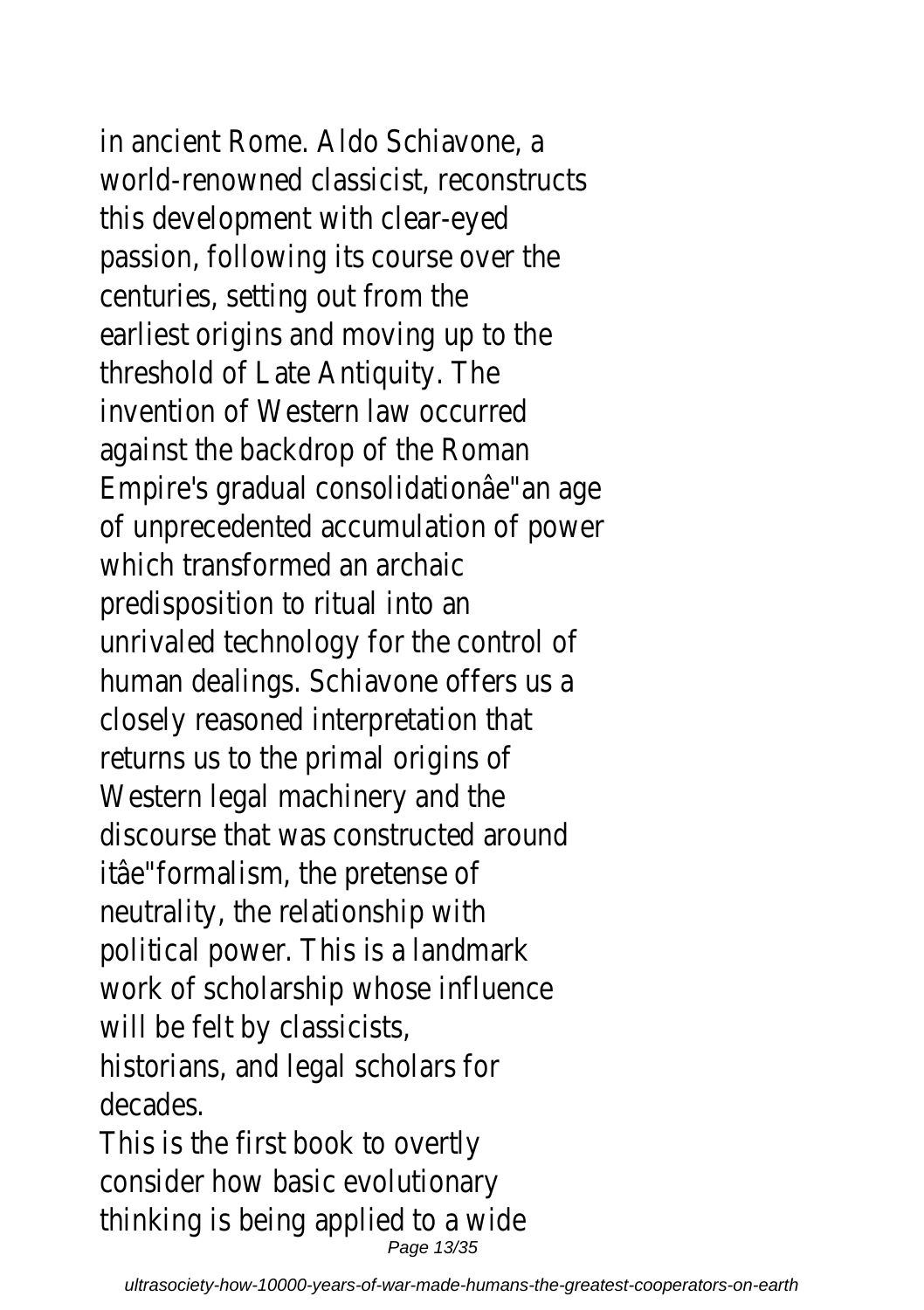range of special social, economic, and technical problems. It draws together a collection of renowned academics from a very disparate set of fields, whose common interest lies in using evolutionary thinking to inform their research.

War and Peace and War Collapse

The Western Way of War

A Brief Natural History of Civilization

The Face of the Ancient Orient

Secular Cycles

Figuring Out the Past

**Have humans always fought and killed each other, or did they peacefully coexist until organized states developed? Is war an expression of human nature or an artifact of civilization? Questions about the origins and inherent motivations of warfare have long engaged philosophers, ethicists, and anthropologists as they speculate on the nature of human existence. In How War Began, author Keith F. Otterbein draws on primate behavior research, archaeological research, and data gathered from the Human Relations Area Files to argue for two separate origins. He identifies two types of military organization: one that developed two million years ago at the dawn of humankind, wherever groups of hunters met, and a second that developed some five thousand years ago, in four identifiable regions, when the first states arose and proceeded to embark upon military conquests. In careful**

Page 14/35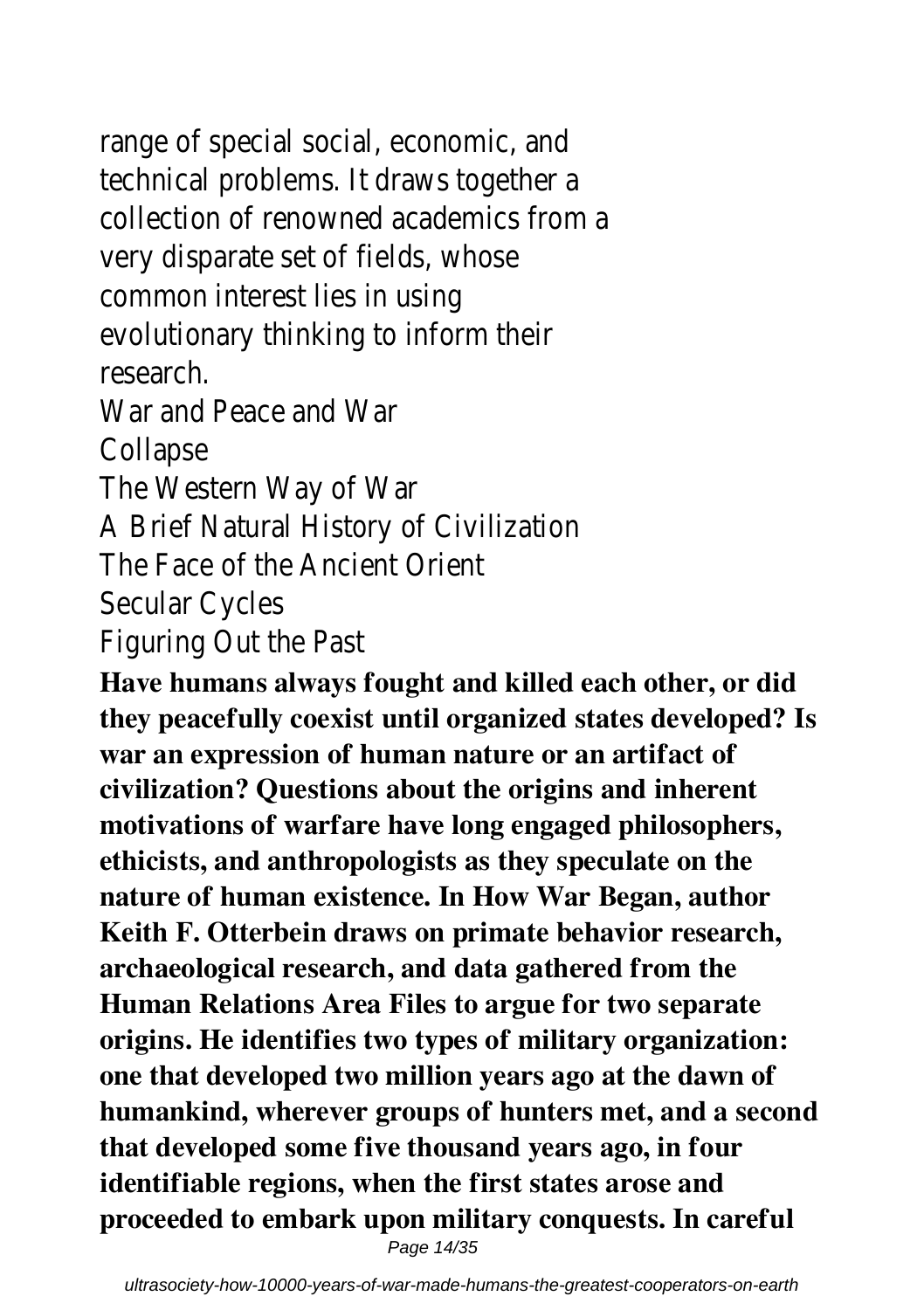**detail, Otterbein marshals evidence for his case that warfare was possible and likely among early Homo sapiens. He argues from comparison with other primates, from Paleolithic rock art depicting wounded humans, and from rare skeletal remains embedded with weapon points to conclude that warfare existed and reached a peak in big game hunting societies. As the big game disappeared, so did warfare--only to reemerge once agricultural societies achieved a degree of political complexity that allowed the development of professional military organizations. Otterbein concludes his survey with an analysis of how despotism in both ancient and modern states spawns warfare. A definitive resource for anthropologists, social scientists, and historians, How War Began is written for all who areinterested in warfare, whether they be military buffs or those seeking to understand the past and the present of humankind. --Publlisher.**

**A scientist integrates evolutionary biology, genetics, psychology, economics, and more to explore the development and workings of human societies. "There is no good reason why human societies should not be described and explained with the same precision and success as the rest of nature." Thus argues evolutionary psychologist Pascal Boyer in this uniquely innovative book. Integrating recent insights from evolutionary biology, genetics, psychology, economics, and other fields, Boyer offers precise models of why humans engage in social behaviors such as forming families, tribes, and nations, or creating gender roles. In fascinating, thought-provoking passages, he explores questions such as: Why is there conflict between groups? Why do people believe low-value**

Page 15/35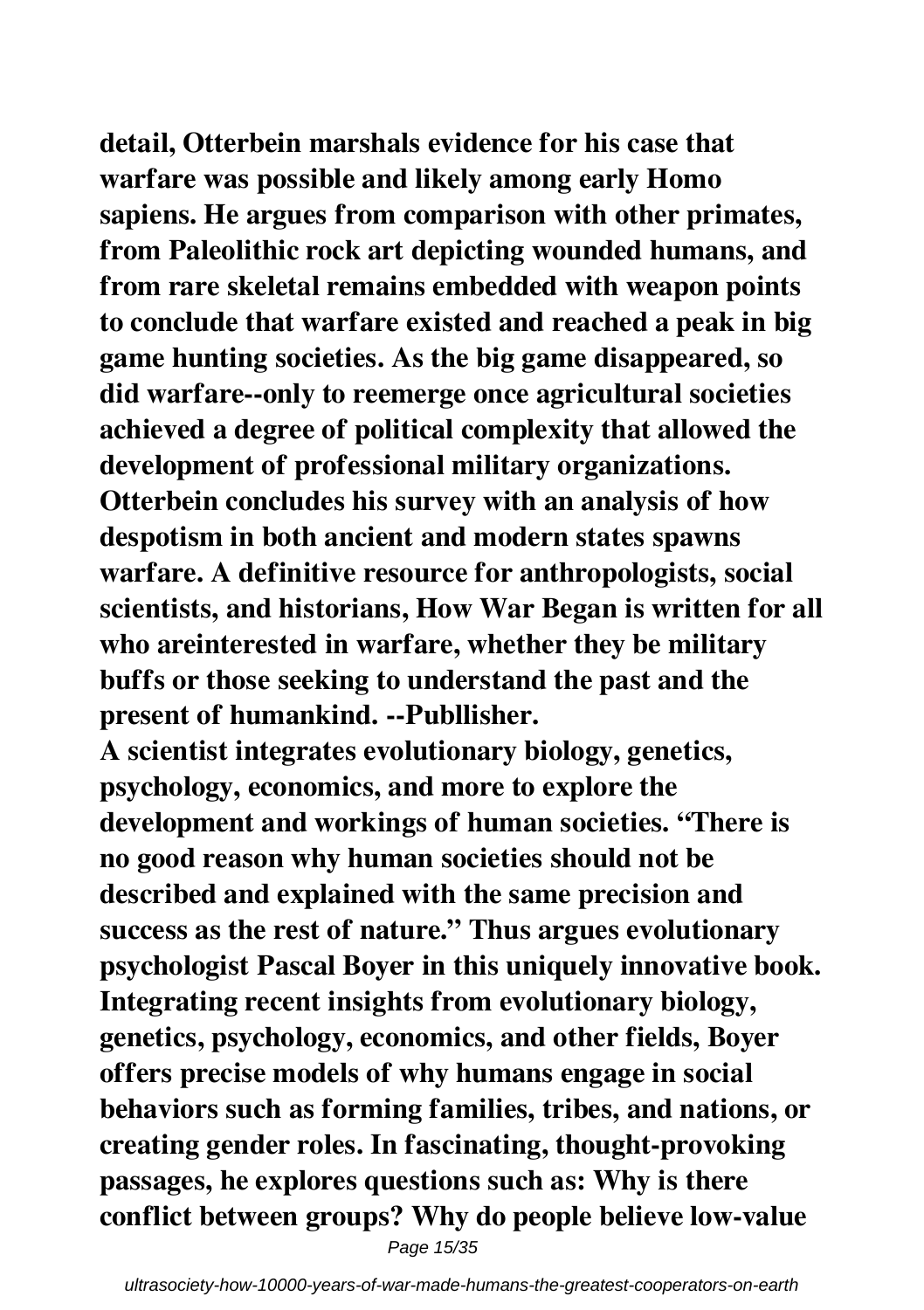**information such as rumors? Why are there religions? What is social justice? What explains morality? Boyer provides a new picture of cultural transmission that draws on the pragmatics of human communication, the constructive nature of memory in human brains, and human motivation for group formation and cooperation. "Cool and captivating…It will change forever your understanding of society and culture."—Dan Sperber, coauthor of The Enigma of Reason "It is highly recommended…to researchers firmly settled within one of the many single disciplines in question. Not only will they encounter a wealth of information from the humanities, the social sciences and the natural sciences, but the book will also serve as an invitation to look beyond the horizons of their own fields."—Eveline Seghers, Evolutionary Studies in Imaginative Culture**

**Applying insights from a massive historical research project-Seshat: Global History Databank-this edited volume reveals that there was no single "Axial Age" in human history. Instead, it points to cross-cultural parallels in the co-evolution of egalitarian ideals and constraints on political authority with sociopolitical complexity. The first book-length publication to make use of Seshat's systematic approach to collecting information about the human past, Seshat History of the Axial Age expands the Axial Age debate beyond first-millennium BCE Eurasia. Fourteen chapters survey earlier and later periods as well as developments in regions previously neglected in Axial Age discussions. The conclusion? There was no identifiable Axial Age confined to a few Eurasian hotspots in the last millennium BCE. However, "axiality" as a cluster of traits**

Page 16/35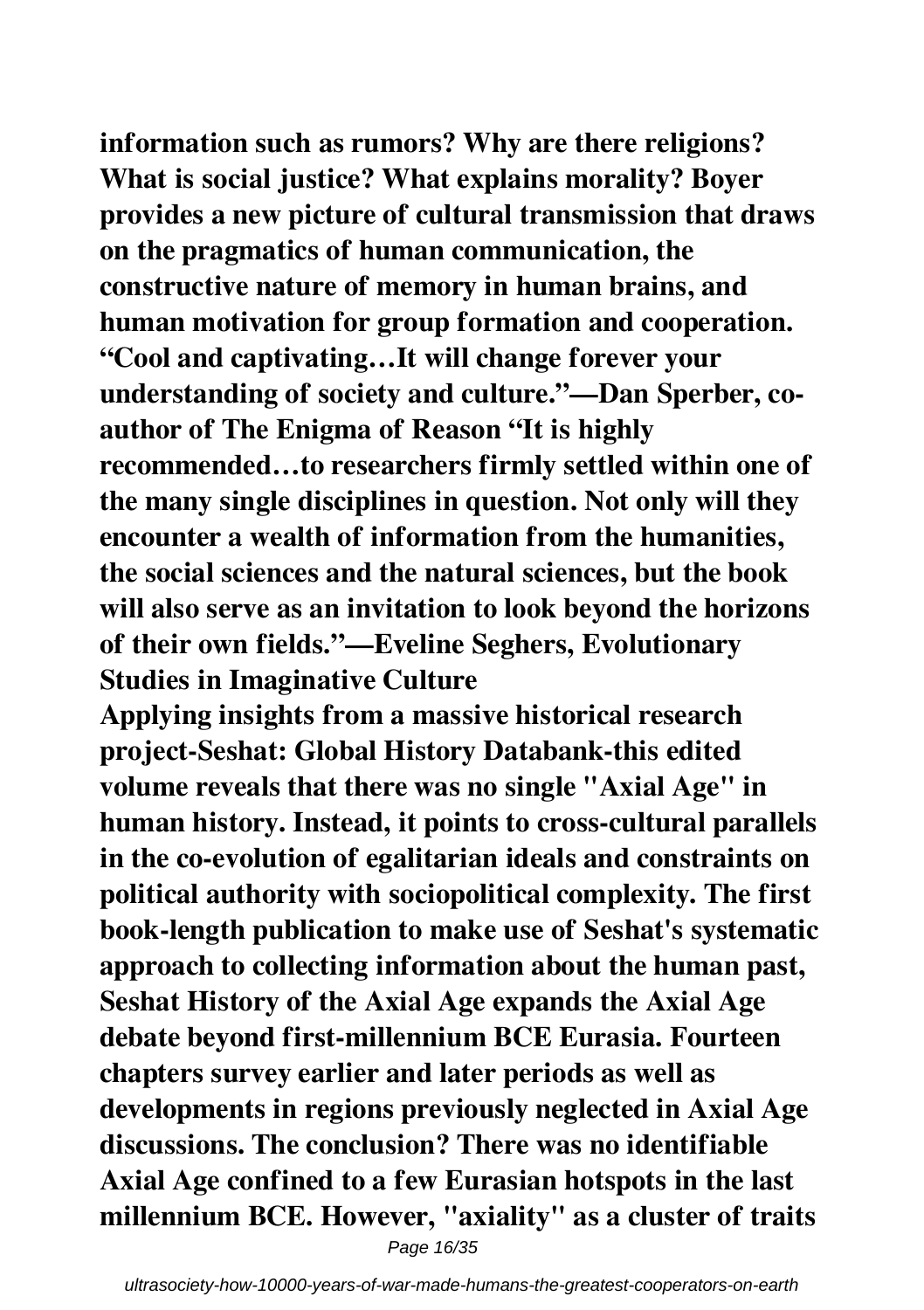**emerged time and again whenever societies reached a certain threshold of scale and level of complexity. Coeditors Daniel Hoyer and Jenny Reddish paired some of the world's leading historians, archaeologists, and anthropologists with members of the Seshat team. Hoyer, Project Manager with Seshat, is a historian and social scientist specializing in cross-cultural historical analysis. Reddish, Seshat's Lead Editor, is an anthropologist working on the material correlates of cultural systems from societies around the world. She is based at the Complexity Science Hub, Vienna. Seshat: Global History Databank was founded in 2011 to bring together the most current and comprehensive knowledge about human history in one place, collecting what is known about the social and political organization of human societies to track how civilizations have evolved over time. Seshat History of the Axial Age is the first entry in the Seshat Histories series.**

**A groundbreaking, comprehensive program for designing effective and socially equitable groups of all sizes—from businesses and social justice groups to global organizations. Whether you work in business or schools, volunteer in neighborhoods or church organizations, or are involved in social justice and activism, you understand the enormous power of groups to enact powerful and lasting change in the world. But how exactly do you design, build, and sustain effective groups? Based on the work of Nobel Prize winning economist Elinor Ostrom and grounded in contextual behavioral science, evolutionary science, and acceptance and commitment therapy (ACT), Prosocial presents a practical, step-by-step approach to help you**

Page 17/35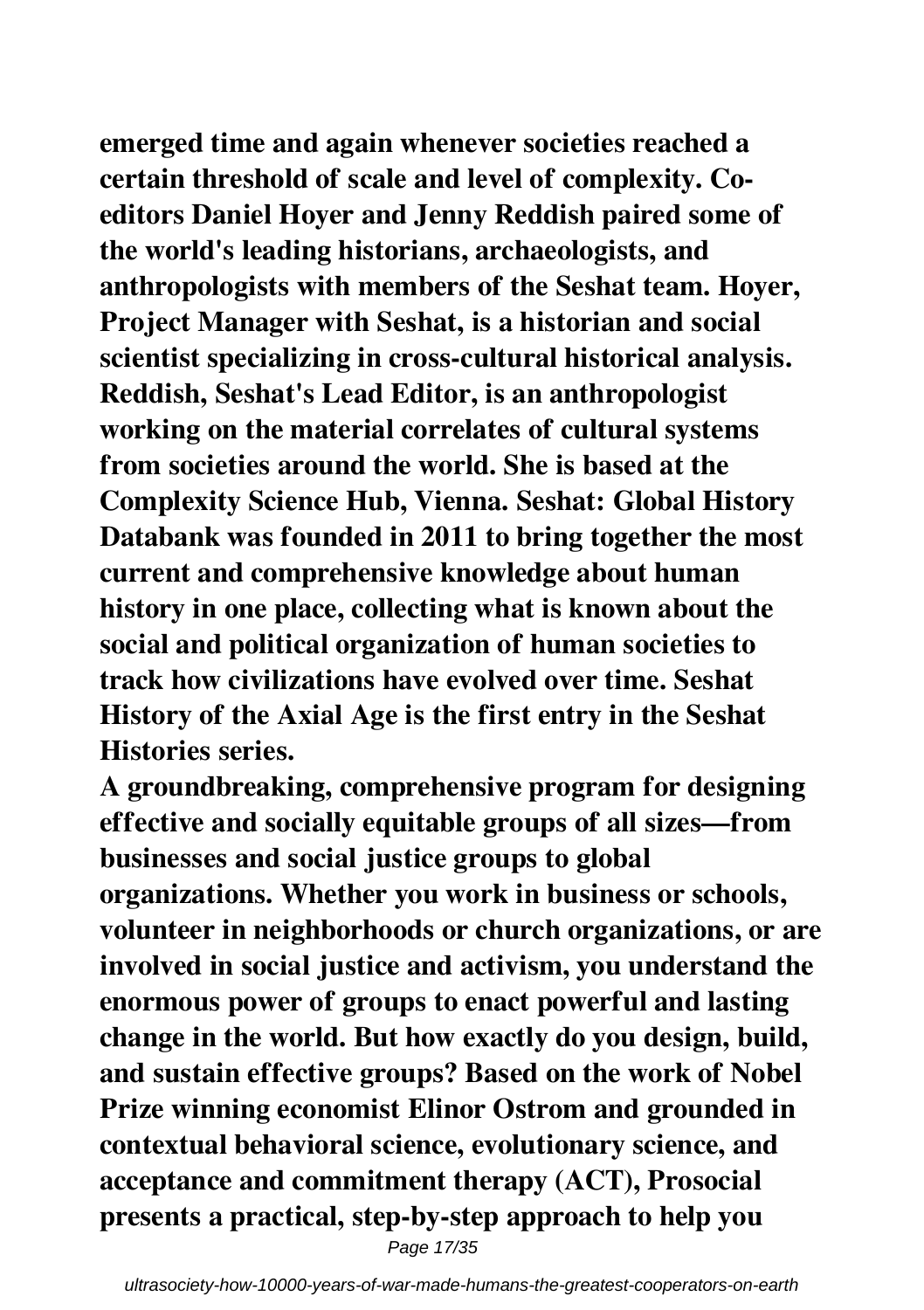**energize and strengthen your business or organization. Using the Prosocial model, you'll learn to design groups that are more harmonious, have better member or employee retention, have better relationships with other groups or business partners, and have more success and longevity. Most importantly, you'll learn to target the characteristics that foster cooperation and collaboration—key ingredients for any effective group. Cultural Evolution**

## **Selected**

**How Cognition Explains the World Humans Create How We Use Stories and Why That Matters War in Human Civilization**

## **Applied Evolutionary Psychology**

## **Limits and Prospects for Human Survival**

It's time for a story of human evolution that goes beyond describing "ape-men" and talks about what women and children were doing. In a few decades, a torrent of new evidence and ideas about human evolution has allowed scientists to piece together a more detailed understanding of what went on thousands and even millions of years ago. We now know much more about the problems our ancestors faced, the solutions they found, and the trade-offs they made. The drama of their experiences led to the humans we are today: an animal that relies on a complex culture. We are a species that can and does rapidly evolve cultural solutions as we face new problems, but the intricacies of our cultures mean that this often creates new challenges. Our species' unique capacity for culture began to evolve millions of years ago, but it only really took off in the last few hundred thousand years. This capacity allowed our ancestors to survive and raise their difficult children during times of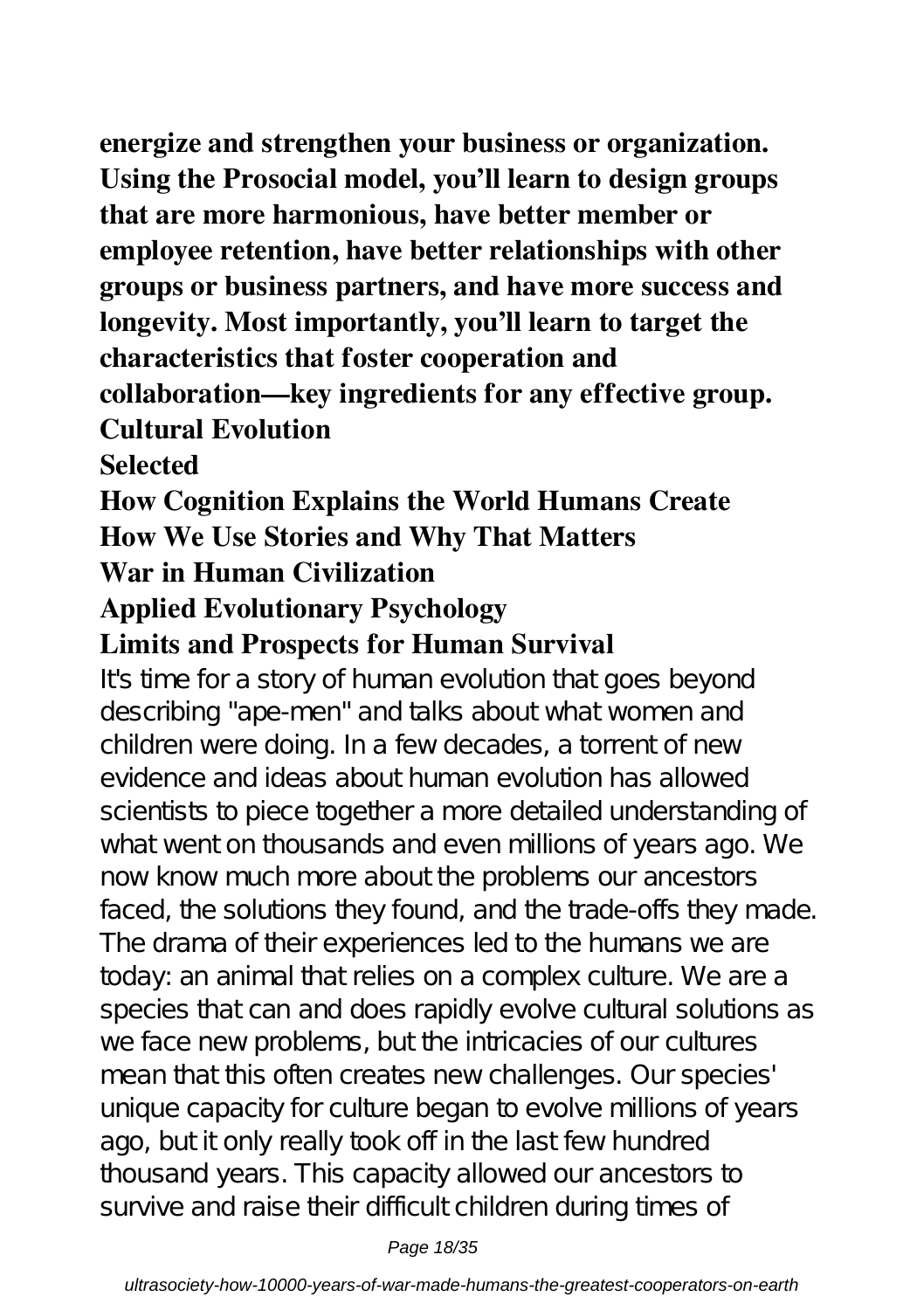extreme climate chaos. Understanding how this has evolved can help us understand the cultural change and diversity that we experience today. Lesley Newson and Peter Richerson, a husband-and-wife team based at the University of California, Davis, began their careers with training in biology. The two have spent years together and individually researching and collaborating with scholars from a wide range of disciplines to produce a deep history of humankind. In A Story of Us, they present this rich narrative and explain how the evolution of our genes relates to the evolution of our cultures. Newson and Richerson take readers through seven stages of human evolution, beginning seven million years ago with the apes that were the ancestors of humans and today's chimps and bonobos. The story ends in the present day and offers a glimpse into the future.

"Are mass violence and catastrophes the only forces that can seriously decrease economic inequality? To judge by thousands of years of history, the answer is yes. Tracing the global history of inequality from the Stone Age to today, Walter Scheidel shows that inequality never dies peacefully. Inequality declines when carnage and disaster strike and increases when peace and stability return. The Great Leveler is the first book to chart the crucial role of violent shocks in reducing inequality over the full sweep of human history around the world. Ever since humans began to farm, herd livestock, and pass on their assets to future generations, economic inequality has been a defining feature of civilization. Over thousands of years, only violent events have significantly lessened inequality. The "Four Horsemen" of leveling--mass-mobilization warfare, transformative revolutions, state collapse, and catastrophic plagues--have repeatedly destroyed the fortunes of the rich. Scheidel identifies and examines these processes, from the crises of the earliest civilizations to the cataclysmic world wars and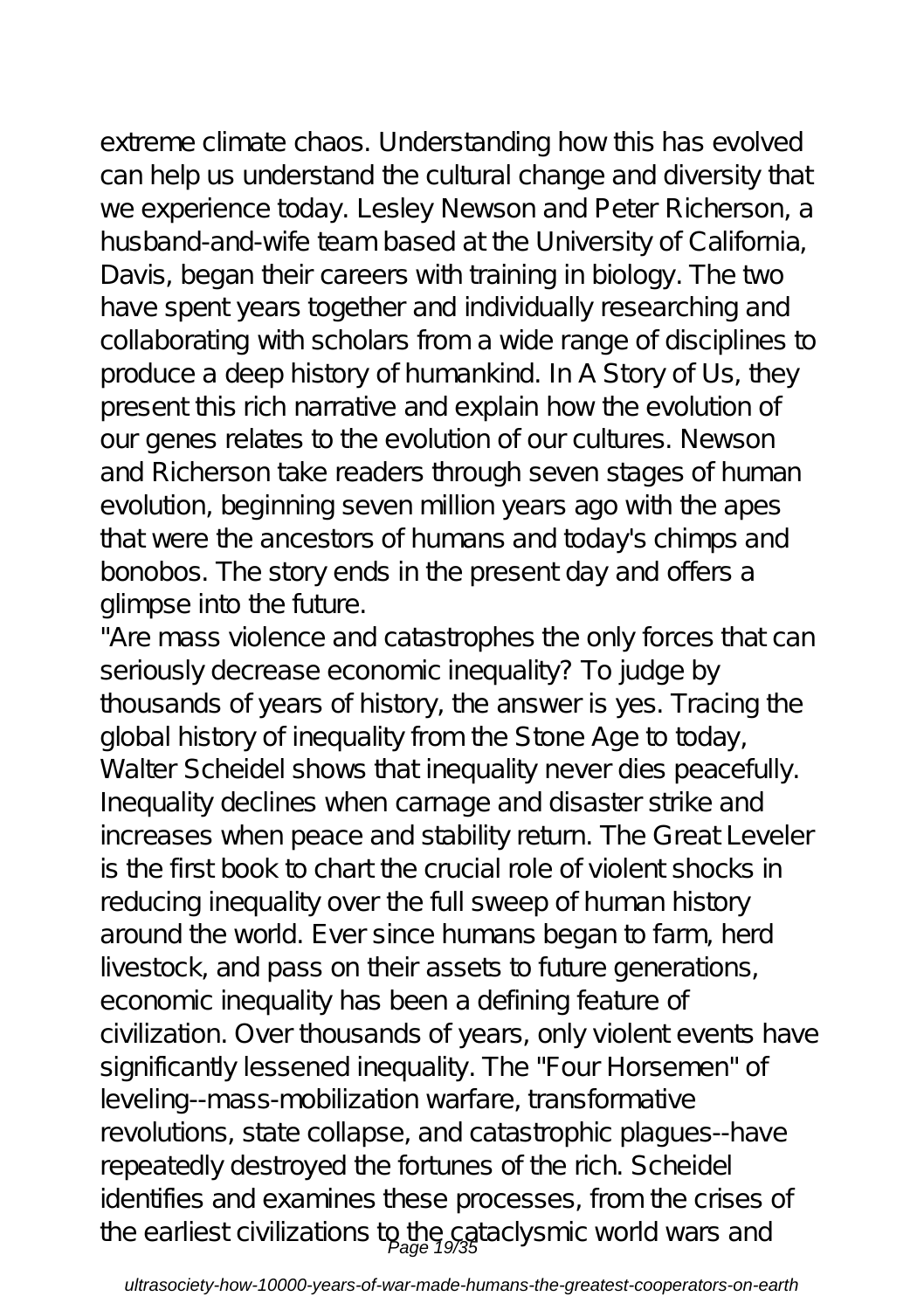communist revolutions of the twentieth century. Today, the violence that reduced inequality in the past seems to have diminished, and that is a good thing. But it casts serious doubt on the prospects for a more equal future. An essential contribution to the debate about inequality, The Great Leveler provides important new insights about why inequality is so persistent--and why it is unlikely to decline anytime soon."-- What was history's biggest empire? Or the tallest building of the ancient world? What was the plumbing like in medieval Byzantium? The average wage in the Mughal Empire? Where did scientific writing first emerge? What was the bloodiest ever ritual human sacrifice? We are used to thinking about history in terms of stories. Yet we understand our own world through data: cast arrays of statistics that reveal the workings of our societies. In Figuring Out the Past, radical historians Peter Turchin and Dan Hoyer dive into the numbers that reveal the true shape of the past, drawing on their own Seshat project, a staggeringly ambitious attempt to log every data point that can be gathered for every society that has ever existed. This book does more than tell the story of humanity: it shows you the big picture, by the numbers. It is widely understood that Charles Darwin's theory of evolution completely revolutionized the study of biology. Yet, according to David Sloan Wilson, the Darwinian revolution won't be truly complete until it is applied more broadly—to everything associated with the words "human," "culture," and "policy." In a series of engaging and insightful examples—from the breeding of hens to the timing of cataract surgeries to the organization of an automobile plant—Wilson shows how an evolutionary worldview provides a practical tool kit for understanding not only genetic evolution but also the fast-paced changes that are having an impact on our world and ourselves. What emerges is an incredibly empowering argument If we can become wise managers of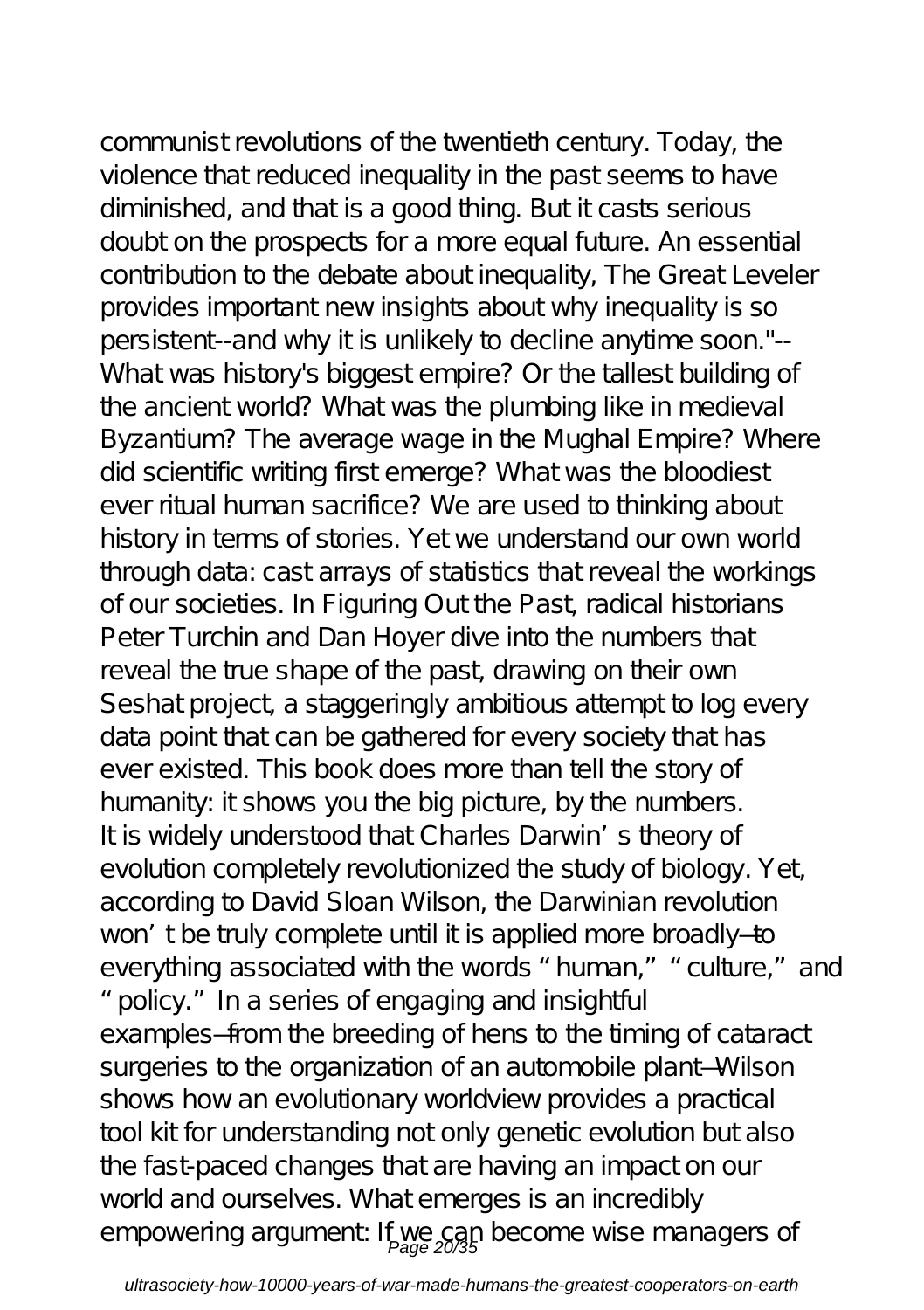evolutionary processes, we can solve the problems of our age at all scales—from the efficacy of our groups to our well-being as individuals to our stewardship of the planet Earth. This View of Life Ultrasocial Seshat History of the Axial Age Economic Theory and the Role of Government in East Asian Industrialization Why Our Lives Change — and the Limits of Evolution The Beginnings of Mounted Warfare in Asia and Europe Rule Makers, Rule Breakers A compelling evolutionary narrative that reveals how human civilization follows the same ecological rules that shape all life on Earth Offering a bold new understanding of who we are, where we came from, and where we are going, noted ecologist Mark Bertness argues that human beings and their civilization are the products of the same self-organization, evolutionary adaptation, and natural selection processes that have created all other life on Earth. Bertness follows the evolutionary process from the primordial soup of two billion years ago through today, exploring the ways opposing forces of competition and cooperation have led to current assemblages of people, animals, and

Page 21/35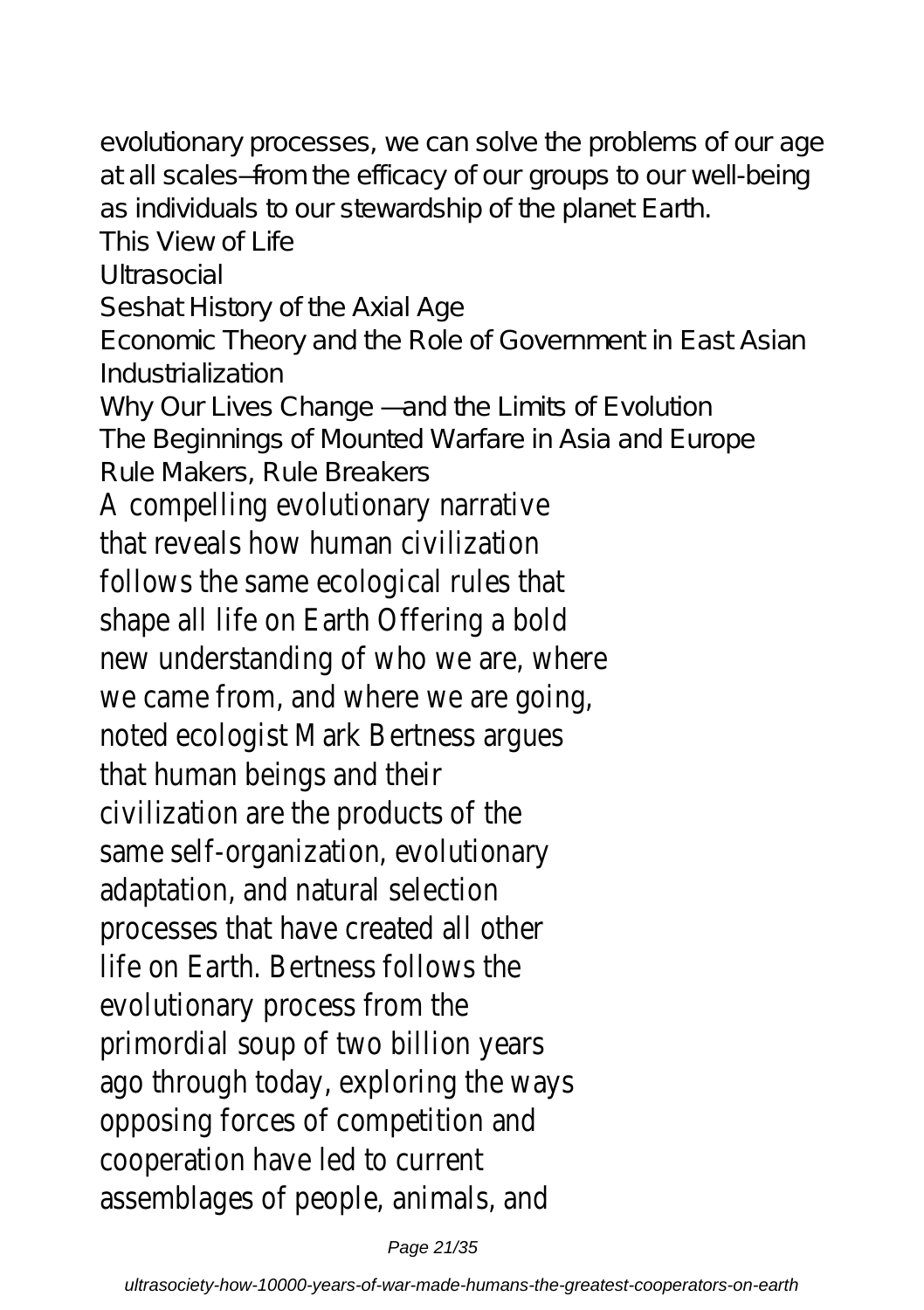plants. Bertness's thoughtful examination of human history from the perspective of natural history provides new insights about why and how civilization developed as it has and explores how humans, as a species, might have to consciously overrule our evolutionary drivers to survive future challenges.

Many historical processes are dynamic. Populations grow and decline. Empires expand and collapse. Religions spread and wither. Natural scientists have made great strides in understanding dynamical processes in the physical and biological worlds using a synthetic approach that combines mathematical modeling with statistical analyses. Taking up the problem of territorial dynamics--why some polities at certain times expand and at other times contract--this book shows that a similar research program can advance our understanding of dynamical processes in history. Peter Turchin develops hypotheses from a wide range of social, political, economic, and demographic factors: geopolitics, factors affecting collective Page 22/35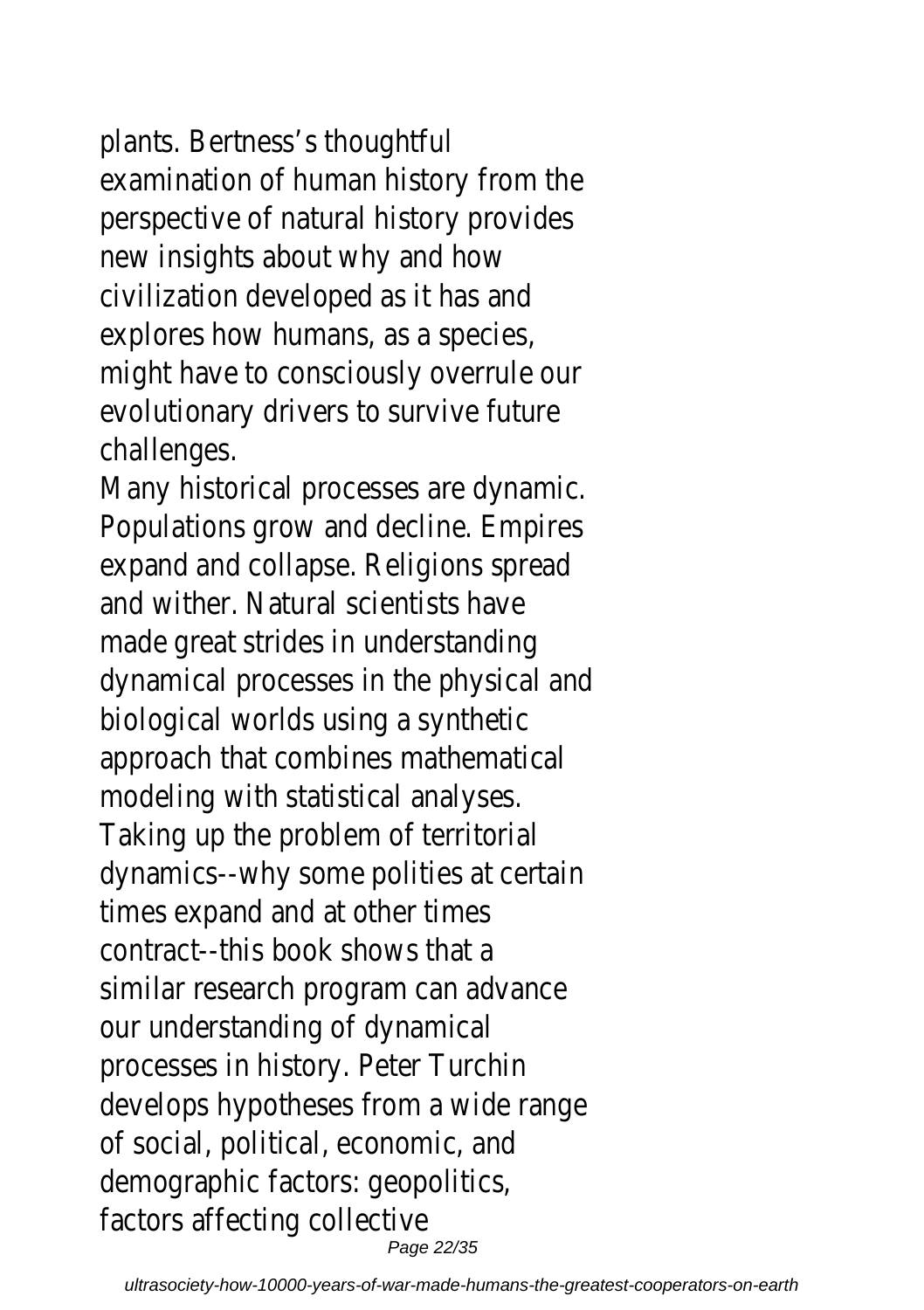solidarity, dynamics of ethnic assimilation/religious conversion, and the interaction between population dynamics and sociopolitical stability. He then translates these into a spectrum of mathematical models, investigates the dynamics predicted by the models, and contrasts model predictions with empirical patterns. Turchin's highly instructive empirical tests demonstrate that certain models predict empirical patterns with a very high degree of accuracy. For instance, one model accounts for the recurrent waves of state breakdown in medieval and early modern Europe. And historical data confirm that ethno-nationalist solidarity produces an aggressively expansive state under certain conditions (such as in locations where imperial frontiers coincide with religious divides). The strength of Turchin's results suggests that the synthetic approach he advocates can significantly improve our understanding of historical dynamics. A provocative and revelatory look at what power is, who gets it, and what happens when they do, based on over 500 Page 23/35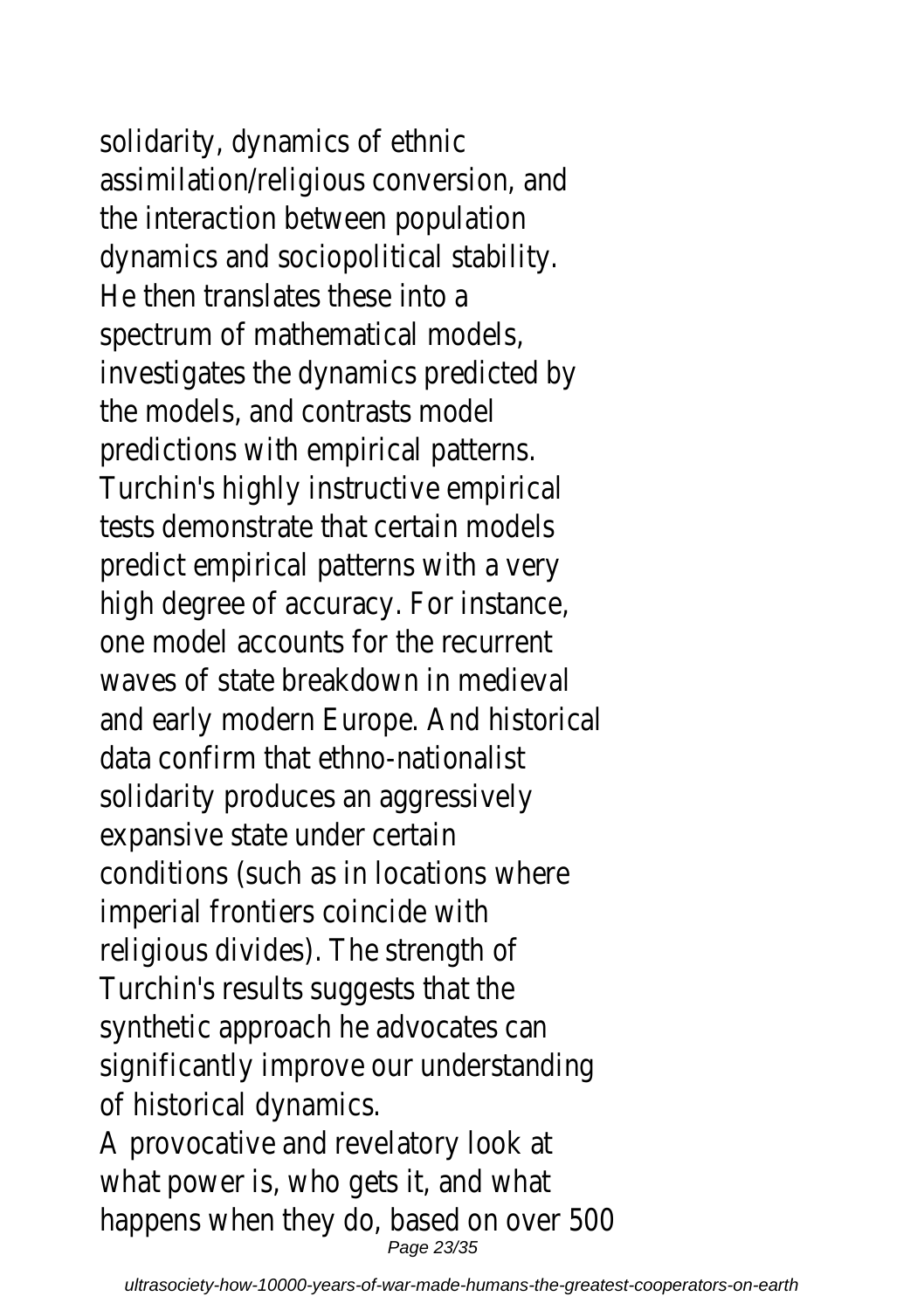interviews with those who (for a while, at least) have had the upper hand—from the creator of the Power Corrupts podcast and Washington Post columnist Brian Klaas. Does power corrupt, or are corrupt people drawn to power? Are entrepreneurs who embezzle and cops who kill the result of poorly designed systems or are they just bad people? Are tyrants made or born? If you were suddenly thrust into a position of power, would you be able to resist the temptation to line your pockets or seek revenge against your enemies? To answer these questions, Corruptible draws on over 500 interviews with some of the world's top leaders—from the noblest to the dirtiest—including presidents and philanthropists as well as rebels, cultists, and dictators. Some of the fascinating insights include: how facial appearance determines who we pick as leaders, why narcissists make more money, why some people don't want power at all and others are drawn to it out of a psychopathic impulse, and why being the "beta" (second in command) may actually be the optimal place for health and well-being. Corruptible also Page 24/35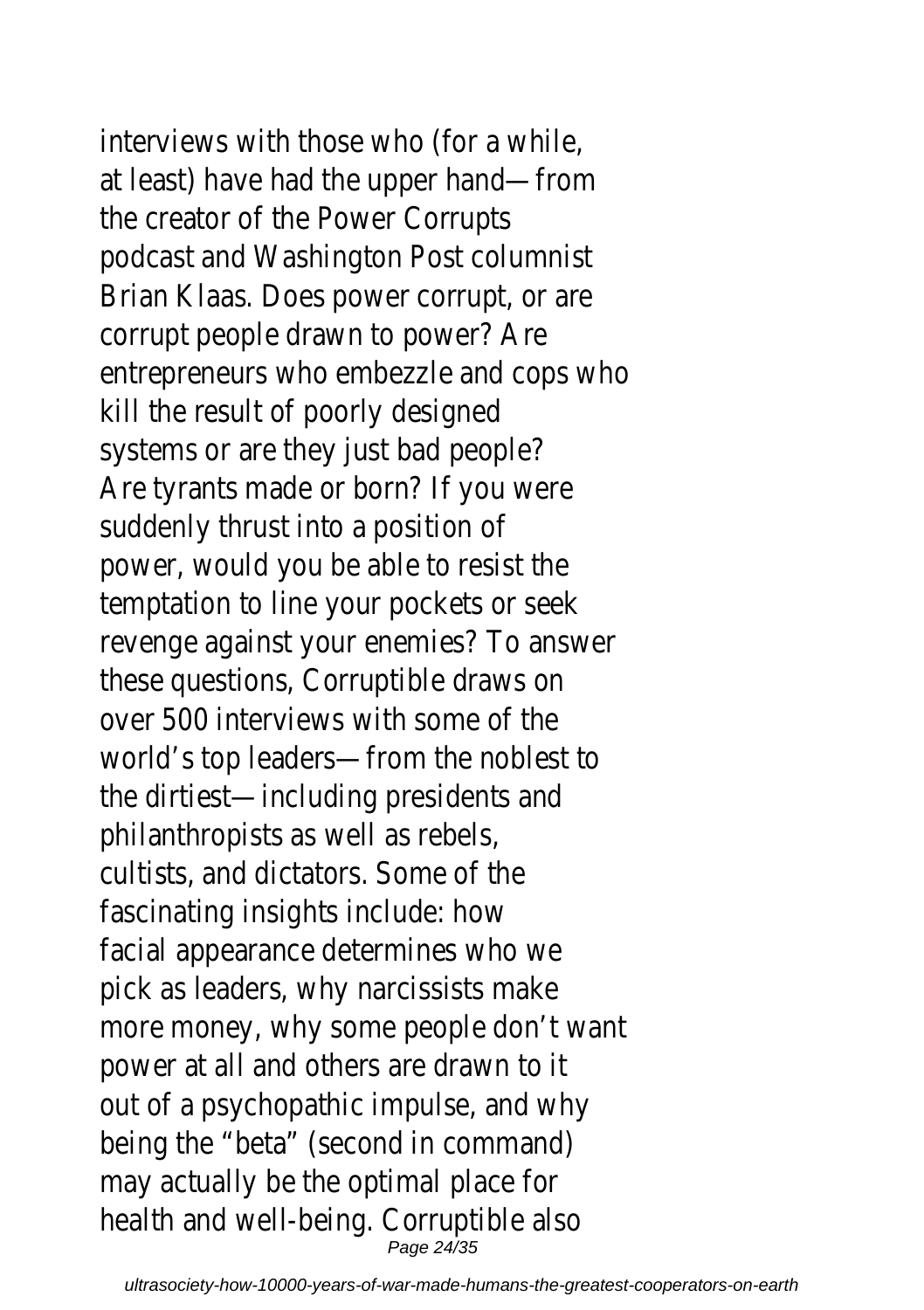features a wealth of counterintuitive examples from history and social science: you'll meet the worst bioterrorist in American history, hit the slopes with a ski instructor who once ruled Iraq, and learn why the inability of chimpanzees to play baseball is central to the development of human hierarchies. Based on deep, unprecedented research from around the world, Corruptible will challenge your most basic assumptions about becoming a leader and what might happen to your head when you get there. It also provides a roadmap to avoiding classic temptations, suggesting a series of reforms that would facilitate better people finding a path to power—and ensuring that power purifies rather than corrupts.

We are a weird species. Like other species, we have a culture. But by comparison with other species, we are strangely unstable: human cultures selftransform, diverge, and multiply with bewildering speed. They vary, radically and rapidly, from time to time and place to place. And the way we live our manners, morals, habits, Page 25/35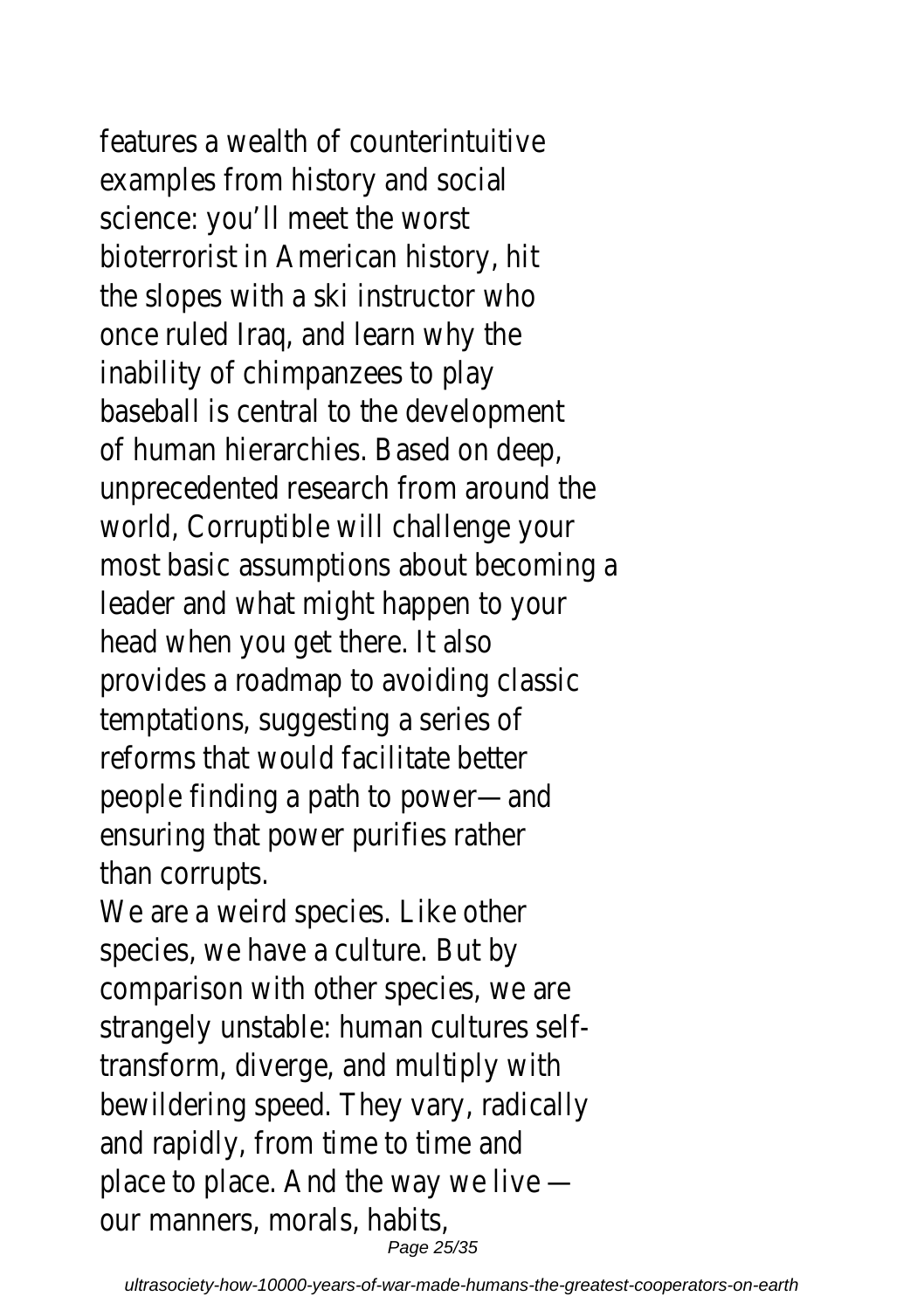experiences, relationships, technology, values — seems to be changing at an ever accelerating pace. The effects can be dislocating, baffling, sometimes terrifying. Why is this? In A Foot in the River, best-selling historian Felipe Fernández-Armesto sifts through the evidence and offers some radical answers to these very big questions about the human species and its history — and speculates on what these answers might mean for our future. Combining insights from a huge range of disciplines, including history, biology, anthropology, archaeology, philosophy, sociology, ethology, zoology, primatology, psychology, linguistics, the cognitive sciences, and even business studies, he argues that culture is exempt from evolution. Ultimately, no environmental conditions, no genetic legacy, no predictable patterns, no scientific laws determine our behaviour. We can consequently make and remake our world in the freedom of unconstrained imaginations. A revolutionary book which challenges scientistic assumptions about culture and how and Page 26/35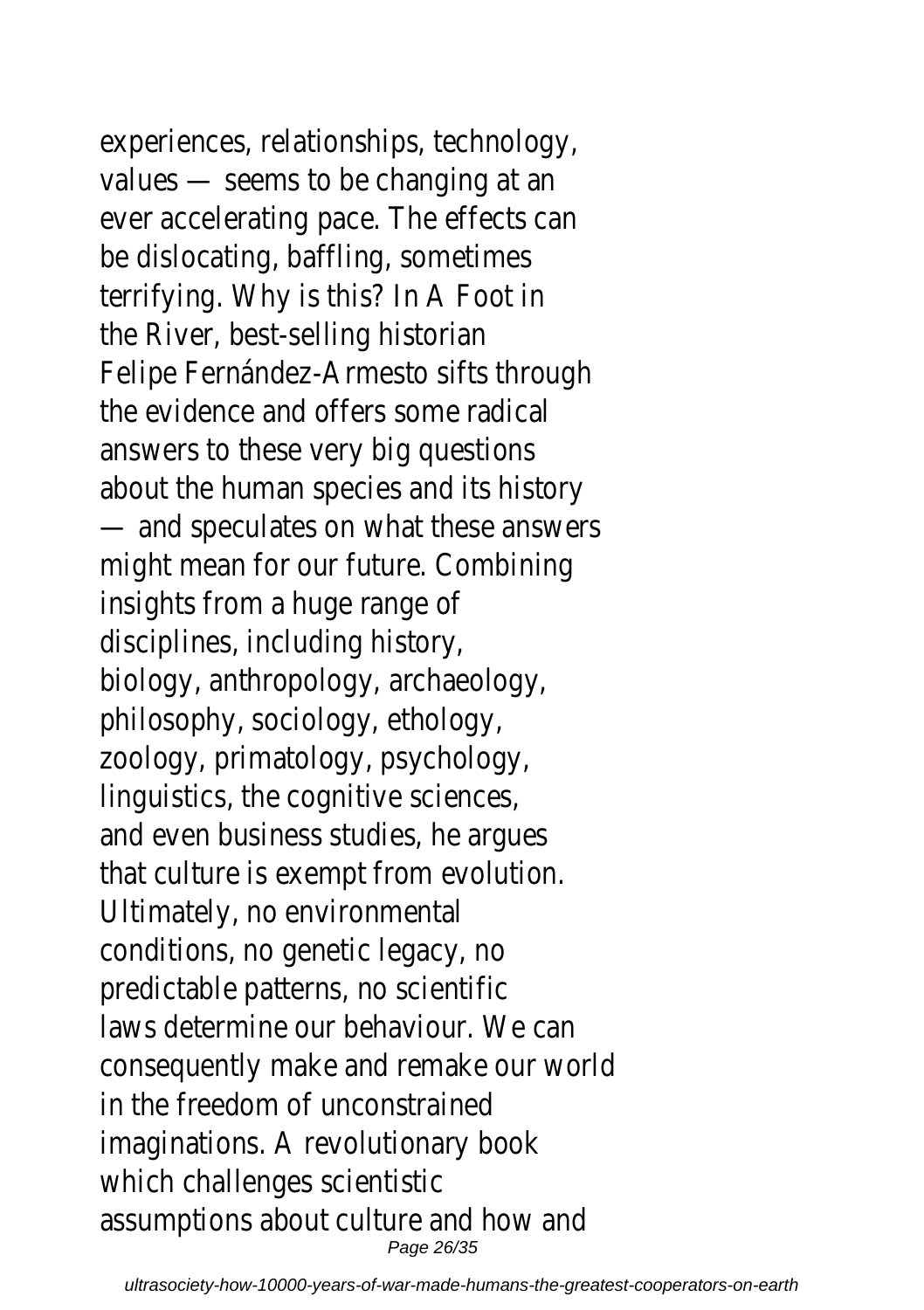why cultural change happens, A Foot in the River comes to conclusions which readers may well find by turns both daunting and also potentially hugely liberating.

A Story of Us

A Structural-Demographic Analysis of American History

How Our Prehistoric Ancestors Set the Stage for Monarchy, Slavery, and Empire The Invention of Law in the West

The Evolution of Human Nature and the

Quest for a Sustainable Future

Integrating Science and Traditional

Wisdom to Find our Place in the

Universe

A New Look at Human Evolution

*A celebrated social psychologist offers a radical new perspective on cultural differences that reveals why some countries, cultures, and individuals take rules more seriously and how following the rules influences the way we think and act. In Rule Makers, Rule Breakers, Michele Gelfand, "an engaging writer with intellectual range" (The New York Times Book Review), takes us on an epic journey through human cultures, offering a startling new view of the world and ourselves. With a mix of brilliantly conceived studies and surprising on-the-ground discoveries, she shows that much of the diversity in the way we think and act derives from a key difference—how* Page 27/35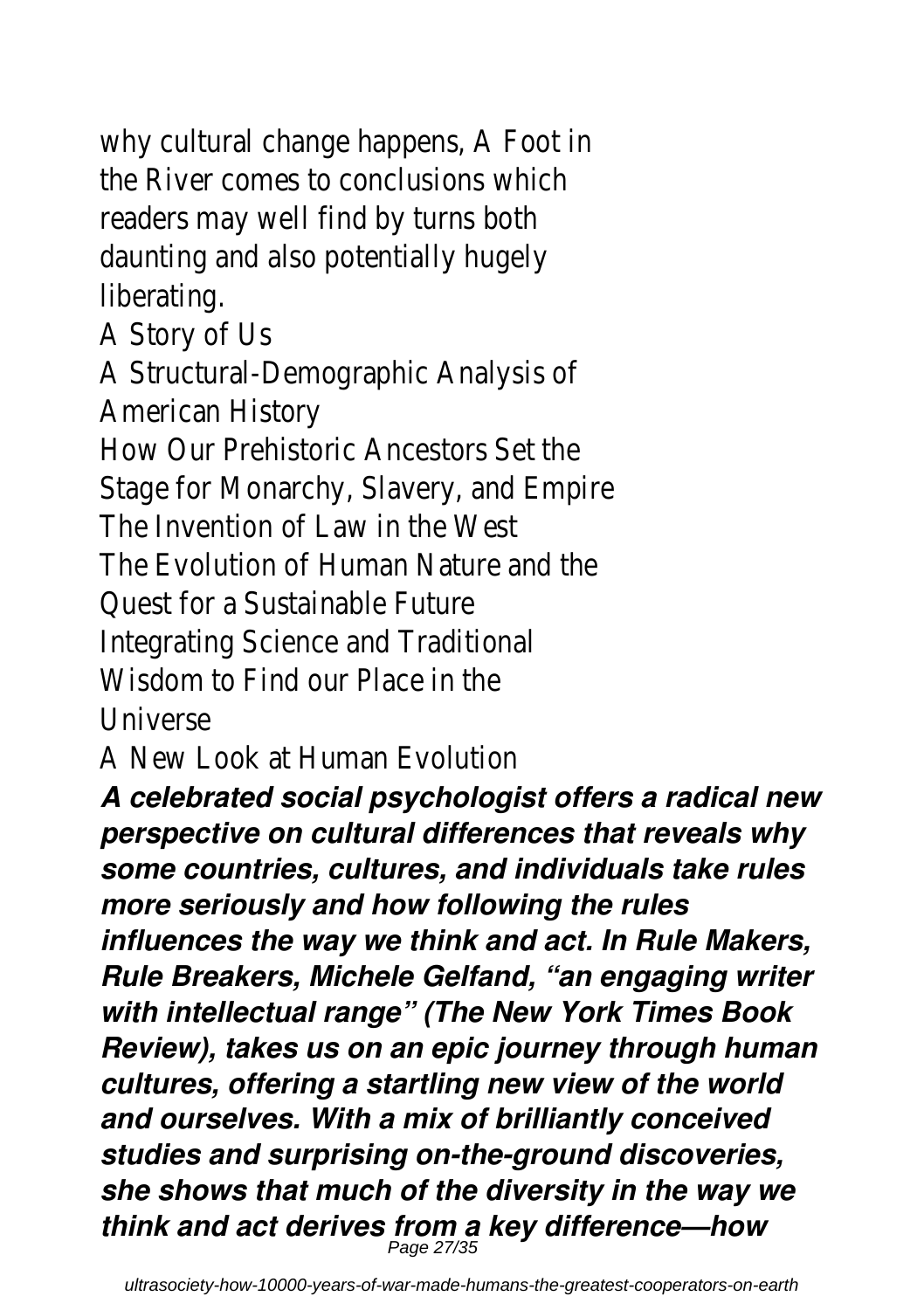*tightly or loosely we adhere to social norms. Just as DNA affects everything from eye color to height, our tight-loose social coding influences much of what we do. Why are clocks in Germany so accurate while those in Brazil are frequently wrong? Why do New Zealand's women have the highest number of sexual partners? Why are red and blue states really so divided? Why was the Daimler-Chrysler merger illfated from the start? Why is the driver of a Jaguar more likely to run a red light than the driver of a plumber's van? Why does one spouse prize running a tight ship while the other refuses to sweat the small stuff? In search of a common answer, Gelfand spent two decades conducting research in more than fifty countries. Across all age groups, family variations, social classes, businesses, states, and nationalities, she has identified a primal pattern that can trigger cooperation or conflict. Her fascinating conclusion: behavior is highly influenced by the perception of threat. "A useful and engaging take on human behavior" (Kirkus Reviews) with an approach that is consistently riveting, Rule Makers, Ruler Breakers thrusts many of the puzzling attitudes and actions we observe into sudden and surprising clarity.*

*Using compelling examples and analysis, How We Use Stories and Why That Matters shows what the New York Shakespeare Riots tell us about class struggle, what Death Cab for Cutie tells us about media, what Kate Moss's wedding dress tells us about authorship, and how Westworld and Humans*

Page 28/35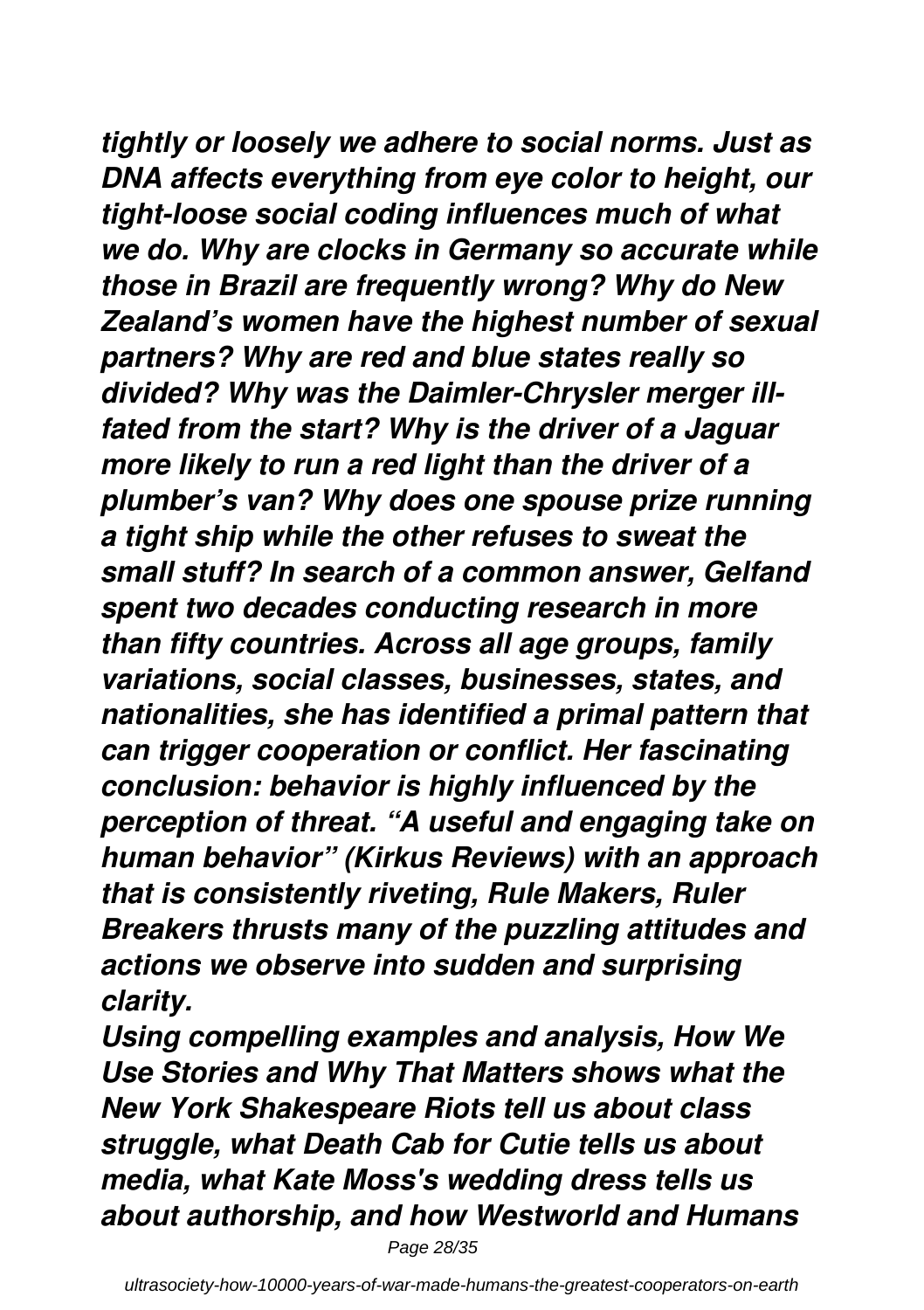*imagine very different futures for Artificial Intelligence: one based on slavery, the other on class. Together, these knowledge stories tell us about how intimate human communication is organised and used to stage organised conflict, to test the 'fighting fitness' of contending groups provoking new stories, identities and classes along the way. This book guides the reader through the tangled undergrowth of communication and cultural expression towards a new understanding of the role of group-mediating stories at global and digital scale. It argues that media and networked systems perform and bind group identities, creating bordered fictions within which economic and political activities are made meaningful. Now that computational and global scale, big data, metadata and algorithms rule the roost even in culture, subjectivity and meaning, we need population-scale frameworks to understand individual, micro-scale sense-making practices. To achieve that, we need evolutionary and systems approaches to understand cultural performance and dynamics. The opposing universes of fact (science, knowledge, education) and fiction (entertainment, story and imagination) so long separated into the contrasting disciplines of natural sciences and the humanities 2 can now be understood as part of one turbulent sphere of knowledge-production and innovation. "Secular Cycles elaborates and expands upon the demographic-structural theory first advanced by Jack Goldstone, which provides an explanation of*

Page 29/35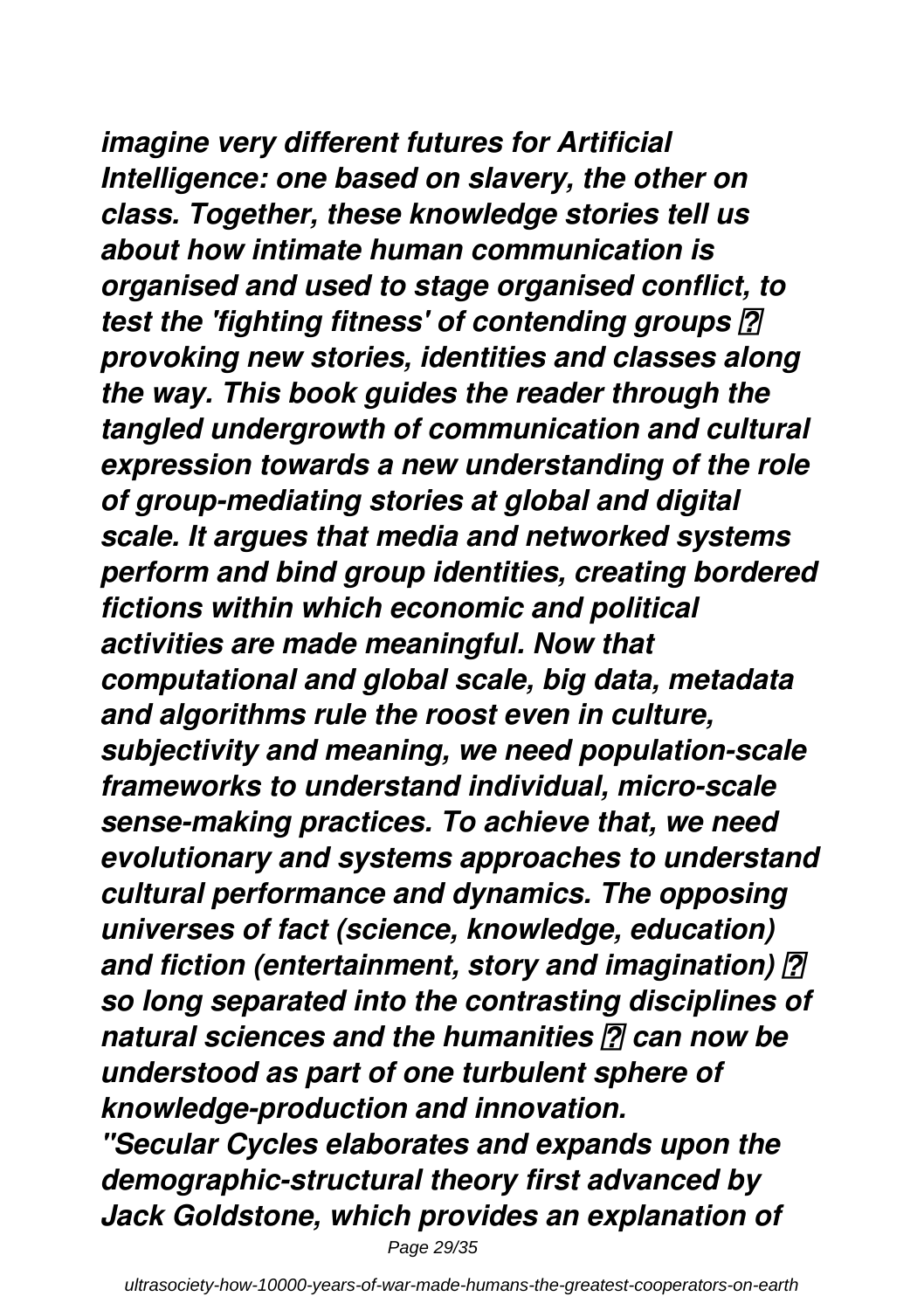*long-term oscillations. This book tests that theory's specific and quantitative predictions by tracing the dynamics of population numbers, prices and real wages, elite numbers and incomes, state finances, and sociopolitical instability. Turchin and Nefedov study societies in England, France, and Russia during the medieval and early modern periods, and look back at the Roman Republic and Empire. Incorporating theoretical and quantitative history, the authors examine a specific model of historical change and, more generally, investigate the utility of the dynamical systems approach in historical applications."--BOOK JACKET.*

*Examining how war has positively changed our society, a renowned historian and archaeologist tells the riveting story of 15,000 years of war, going beyond the battles and brutality to reveal what war has really done to and for the world. 50,000 first printing.*

*Does Altruism Exist?*

*The Great Leveler*

*Understanding Our Origins and Rediscovering Our Common Humanity*

*How War Began*

*Corruptible*

*Historical Dynamics*

### *The Secret of Our Success*

*From the author of Guns, Germs and Steel, Jared Diamond's Collapse: How Societies Choose to Fail or Survive is a visionary study of the mysterious downfall of past civilizations. Now in a revised edition with a new afterword, Jared* Page 30/35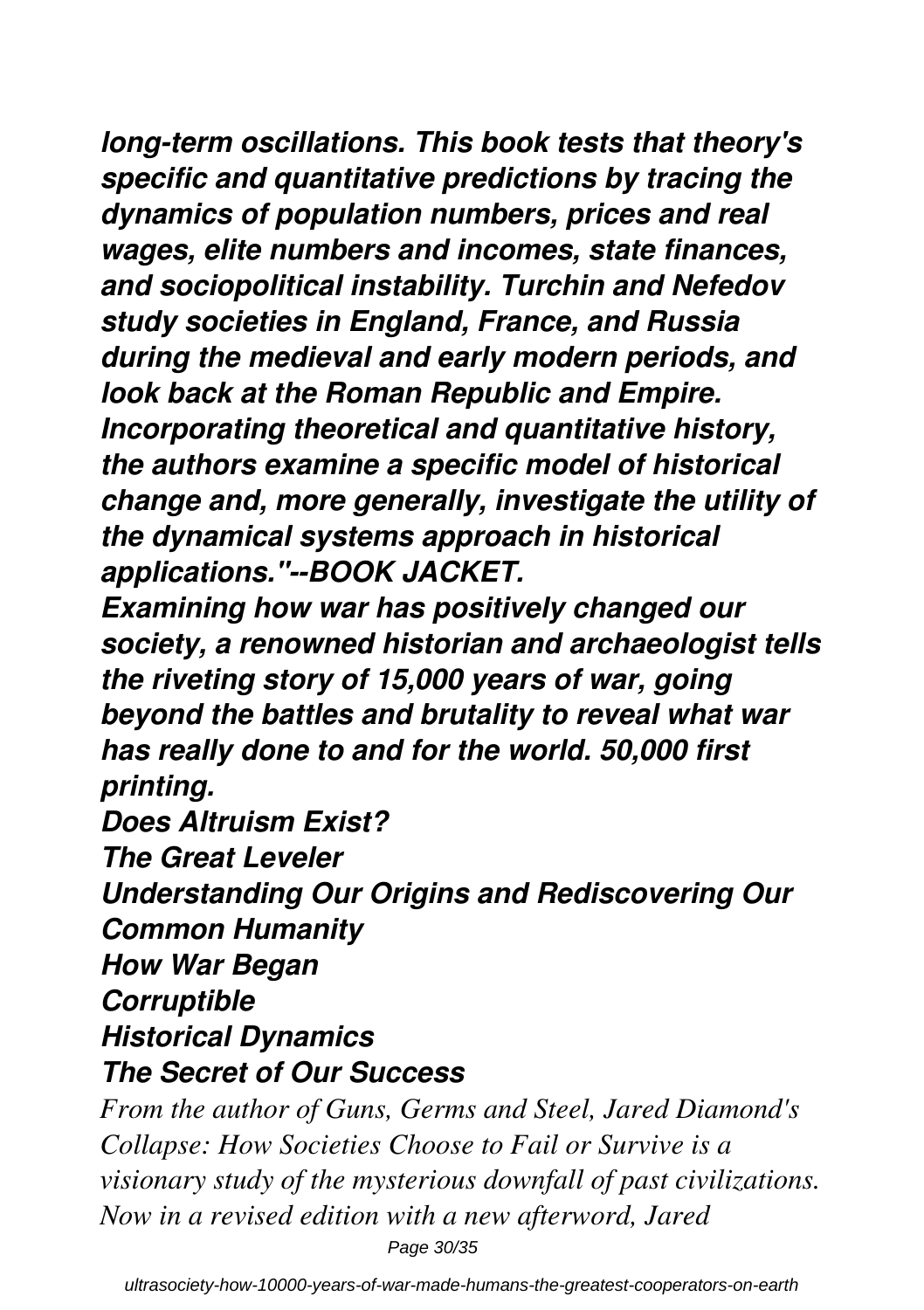*Diamond's Collapse uncovers the secret behind why some societies flourish, while others founder - and what this means for our future. What happened to the people who made the forlorn long-abandoned statues of Easter Island? What happened to the architects of the crumbling Maya pyramids? Will we go the same way, our skyscrapers one day standing derelict and overgrown like the temples at Angkor Wat? Bringing together new evidence from a startling range of sources and piecing together the myriad influences, from climate to culture, that make societies self-destruct, Jared Diamond's Collapse also shows how - unlike our ancestors we can benefit from our knowledge of the past and learn to be survivors. 'A grand sweep from a master storyteller of the human race' - Daily Mail 'Riveting, superb, terrifying' - Observer 'Gripping ... the book fulfils its huge ambition, and Diamond is the only man who could have written it' - Economis 'This book shines like all Diamond's work' - Sunday Times*

*This edited collection brings together academics and practitioners to explore the uses of Digital Storytelling, which places the greatest possible emphasis on the voice of the storyteller. Case studies are used as a platform to investigate questions of concept, theory and practice, and to shine an interrogative light on this emergent form of participatory media. The collection examines the creative and academic roots of Digital Storytelling before drawing on a range of international examples to consider the way in which the practice has established itself and evolved in different settings across the world.*

*Flannery and Marcus demonstrate that the rise of inequality was not simply the result of population increase, food surplus,* Page 31/35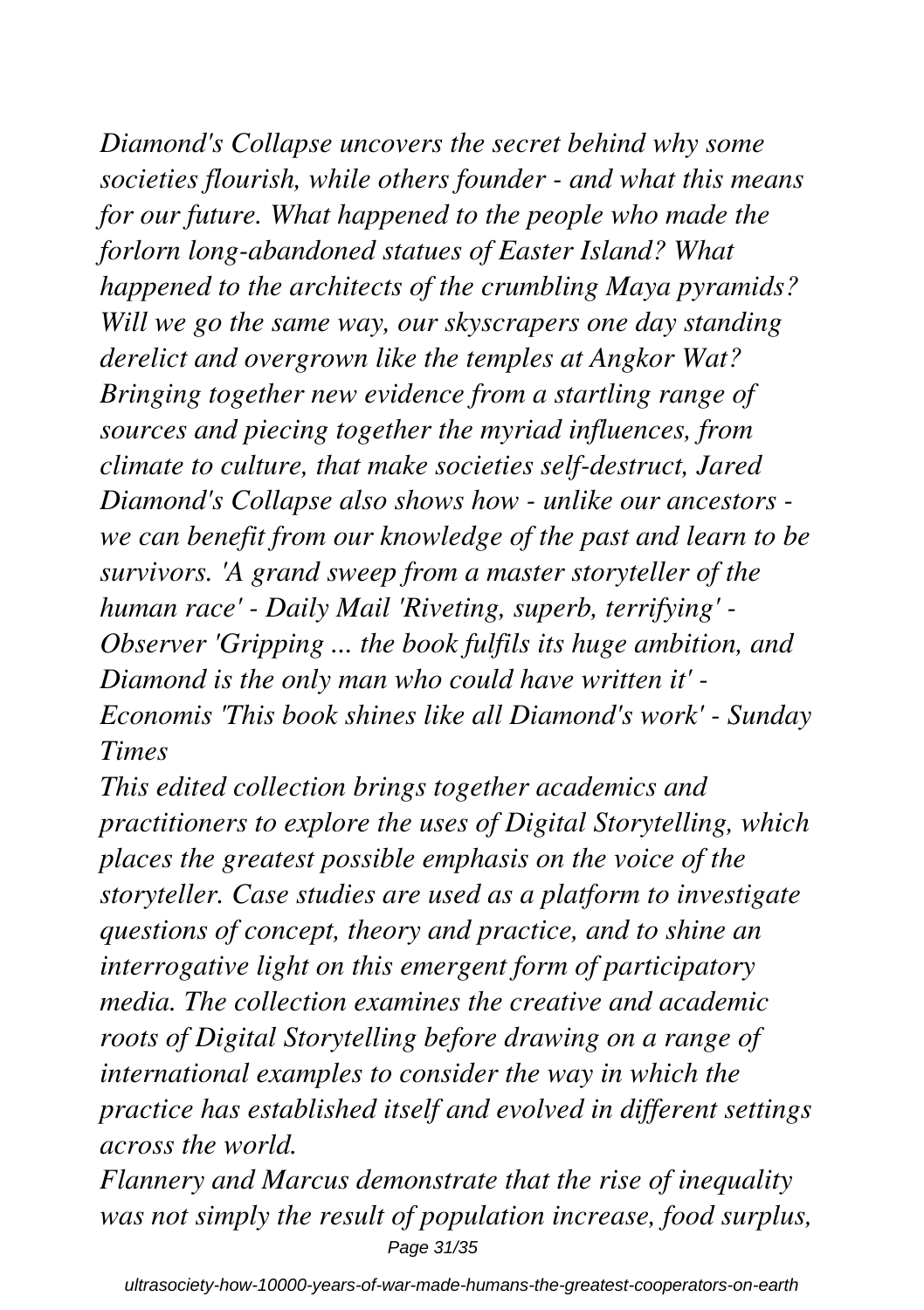*or the accumulation of valuables but resulted from conscious manipulation of the unique social logic that lies at the core of every human group. Reversing the social logic can reverse inequality, they argue, without violence.*

*This book reveals a remarkable paradox: what your brain wants is frequently not what your brain needs. In fact, much of what makes our brains "happy" leads to errors, biases, and distortions, which make getting out of our own way extremely difficult. Author David DiSalvo presents evidence from evolutionary and social psychology, cognitive science, neurology, and even marketing and economics. And he interviews many of the top thinkers in psychology and neuroscience today. From this research-based platform, DiSalvo draws out insights that we can use to identify our brains' foibles and turn our awareness into edifying action. Ultimately, he argues, the research does not serve up readymade answers, but provides us with actionable clues for overcoming the plight of our advanced brains and, consequently, living more fulfilled lives. How Societies Choose to Fail or Survive Digital Storytelling Cultural Science in Action Who Gets Power and How It Changes Us How Culture Is Driving Human Evolution, Domesticating Our Species, and Making Us Smarter How 10,000 Years of War Made Humans the Greatest Cooperators on Earth The 3,495 Vital Statistics that Explain World History In War and Peace and War, Peter Turchin uses his expertise in evolutionary biology to offer a bold new theory about the course of world history. Turchin*

Page 32/35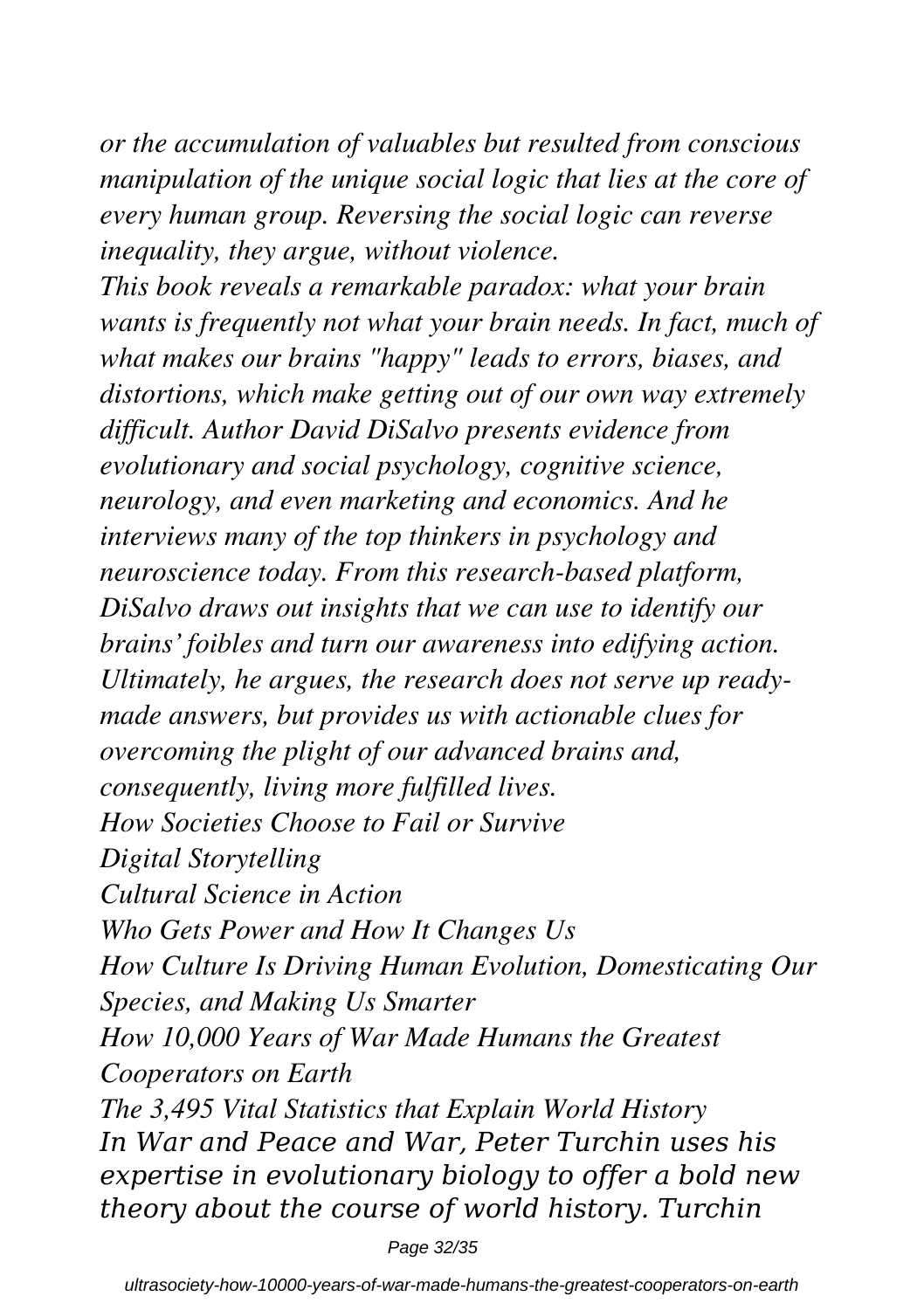*argues that the key to the formation of an empire is a society's capacity for collective action. He demonstrates that high levels of cooperation are found where people have to band together to fight off a common enemy, and that this kind of cooperation led to the formation of the Roman and Russian empires, and the United States. But as empires grow, the rich get richer and the poor get poorer, conflict replaces cooperation, and dissolution inevitably follows. Eloquently argued and rich with historical examples, War and Peace and War offers a bold new theory about the course of world history with implications for nations today.*

*How our collective intelligence has helped us to evolve and prosper Humans are a puzzling species. On the one hand, we struggle to survive on our own in the wild, often failing to overcome even basic challenges, like obtaining food, building shelters, or avoiding predators. On the other hand, human groups have produced ingenious technologies, sophisticated languages, and complex institutions that have permitted us to successfully expand into a vast range of diverse environments. What has enabled us to dominate the globe, more than any other species, while remaining virtually helpless as lone individuals? This book shows that the secret of our success lies not in our innate intelligence, but in our collective brains—on the ability of human groups to socially interconnect and learn from one another over generations. Drawing insights from lost European explorers, clever chimpanzees, mobile hunter-gatherers, neuroscientific findings, ancient bones, and the human genome, Joseph Henrich demonstrates how our collective brains have* Page 33/35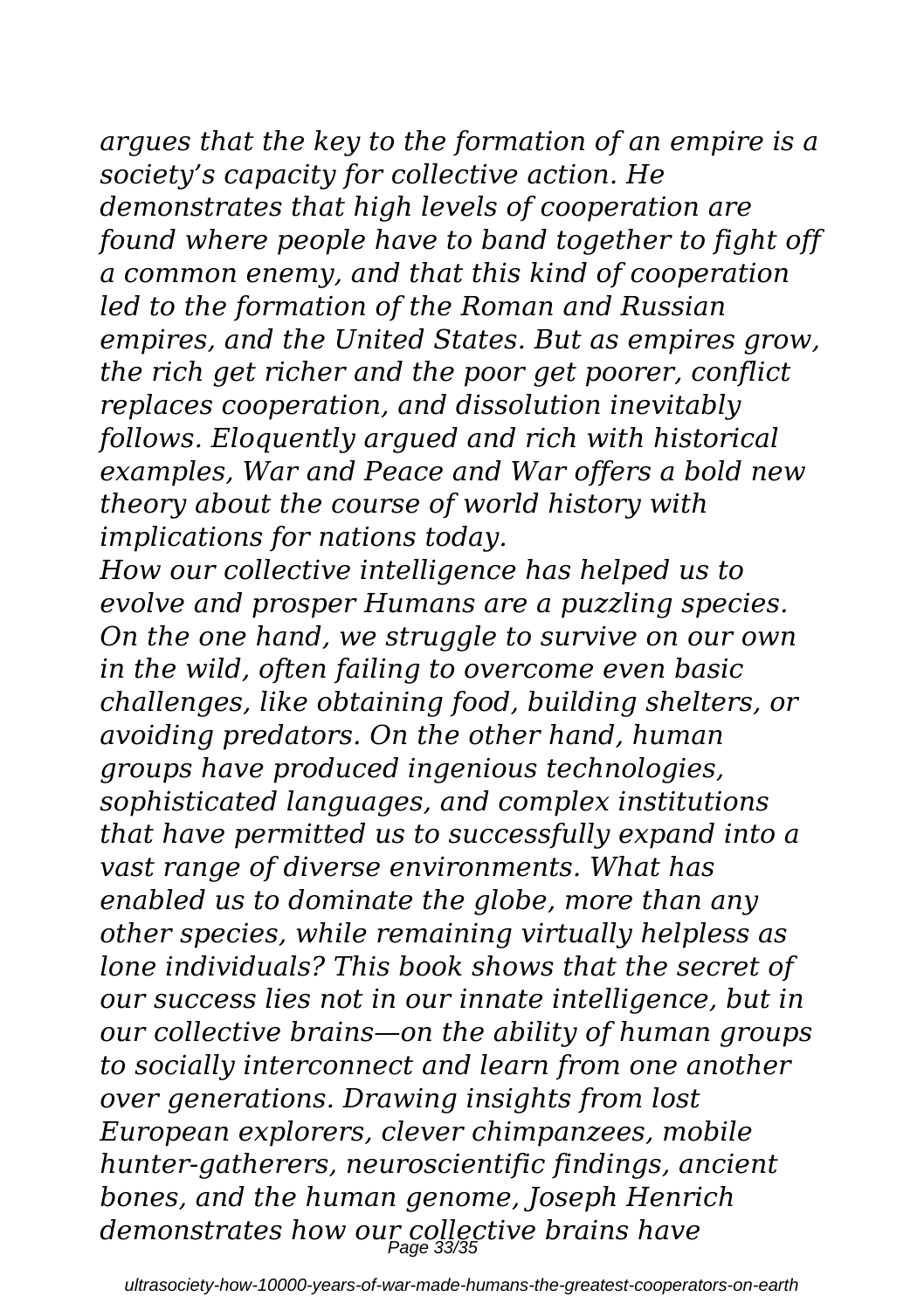*propelled our species' genetic evolution and shaped our biology. Our early capacities for learning from others produced many cultural innovations, such as fire, cooking, water containers, plant knowledge, and projectile weapons, which in turn drove the expansion of our brains and altered our physiology, anatomy, and psychology in crucial ways. Later on, some collective brains generated and recombined powerful concepts, such as the lever, wheel, screw, and writing, while also creating the institutions that continue to alter our motivations and perceptions. Henrich shows how our genetics and biology are inextricably interwoven with cultural evolution, and how culture-gene interactions launched our species on an extraordinary evolutionary trajectory. Tracking clues from our ancient past to the present, The Secret of Our Success explores how the evolution of both our cultural and social natures produce a collective intelligence that explains both our species' immense success and the origins of human uniqueness.*

*Charles Darwin changed the course of scientific thinking by showing how evolution accounts for the stunning diversity and biological complexity of life on earth. Recently, there has also been increased interest in the social sciences in how Darwinian theory can explain human culture. Covering a wide range of topics, including fads, public policy, the spread of religion, and herd behavior in markets, Alex Mesoudi shows that human culture is itself an evolutionary process that exhibits the key Darwinian mechanisms of variation, competition, and inheritance. This cross-disciplinary volume focuses on the ways cultural phenomena can be studied* Page 34/35